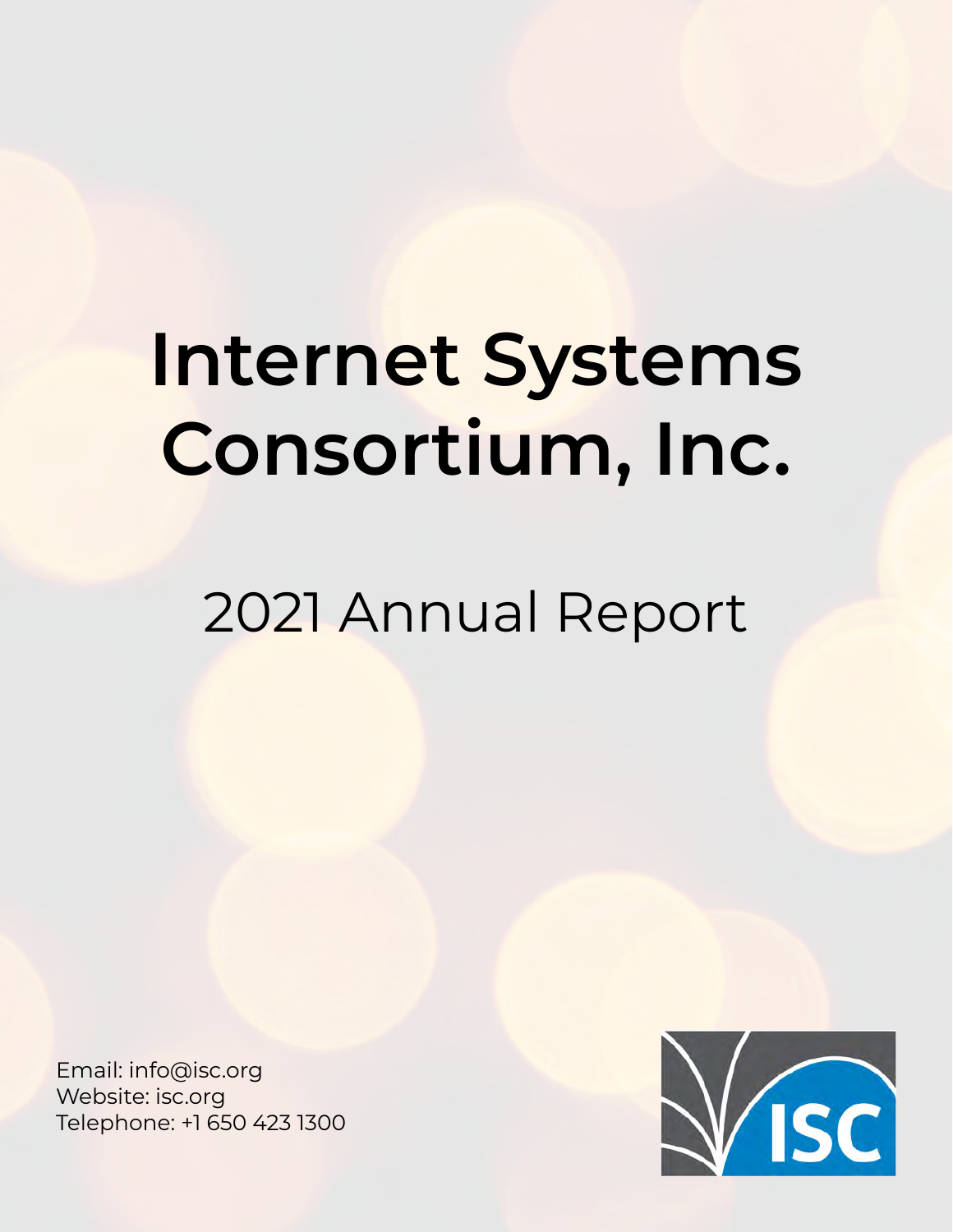#### INTERNET SYSTEMS CONSORTIUM, INC. ANNUAL REPORT 2021

© 2022 INTERNET SYSTEMS CONSORTIUM, INC.

Internet Systems Consortium refers to Internet Systems Consortium, Inc. (a not-for-profit company) and its wholly owned subsidiary Internet Systems Corporation, both incorporated in Delaware with headquarters in New Hampshire, USA.

MAIN OFFICE: 60 EXETER ROAD, SUITE 104 NEWMARKET, NEW HAMPSHIRE 03857 USA

MAILING ADDRESS: PO BOX 360 NEWMARKET, NEW HAMPSHIRE 03857 USA

+1 650 423 1300 ISC.ORG INFO@ISC.ORG

All trademarks referenced or mentioned in this report are the property of their respective owners.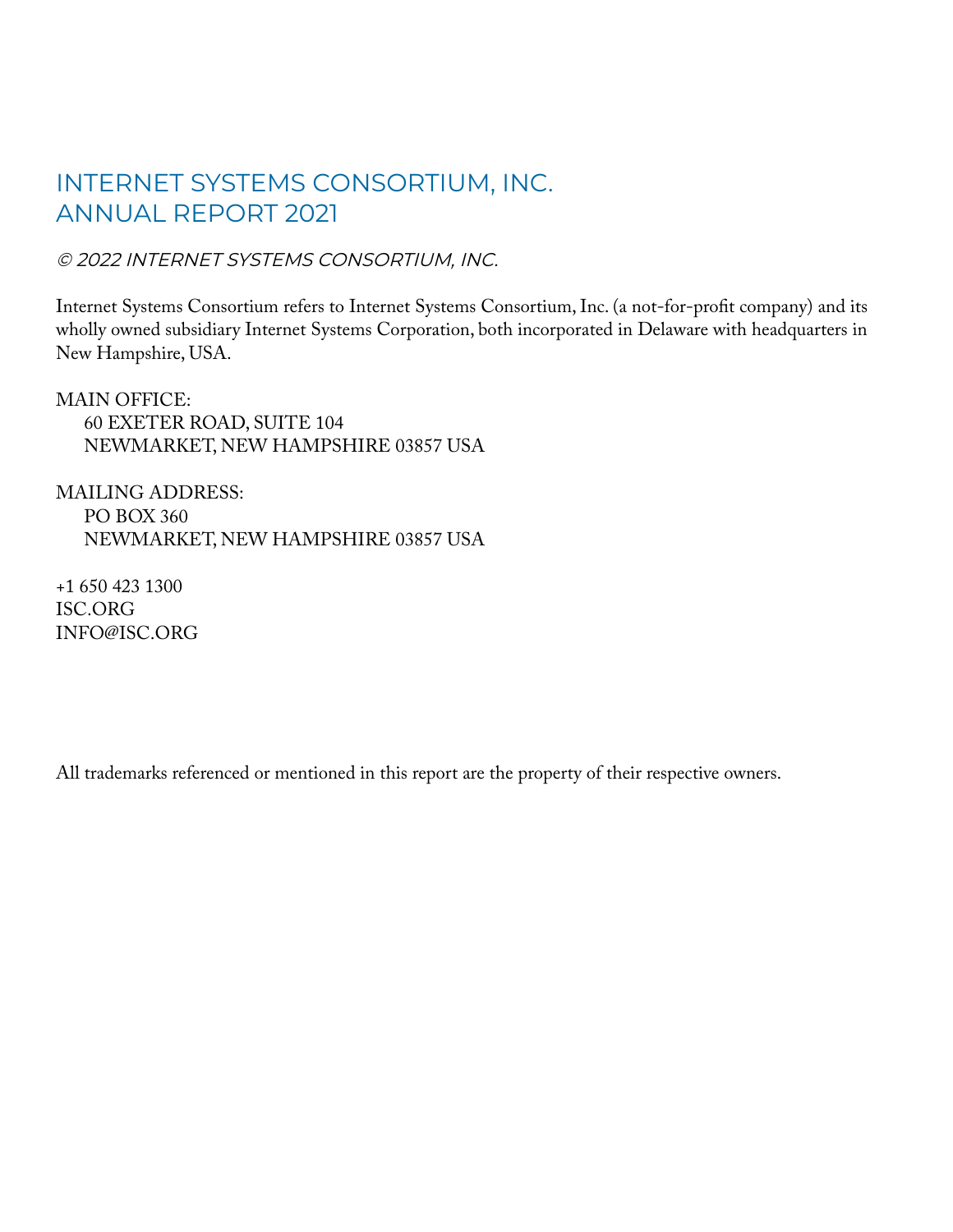## TABLE OF CONTENTS

| <b>LETTER FROM THE PRESIDENT</b>                                                         | 1                                          |
|------------------------------------------------------------------------------------------|--------------------------------------------|
| <b>WHO WE ARE</b>                                                                        | $\overline{2}$                             |
| <b>2021 HIGHLIGHTS</b>                                                                   | 3                                          |
| F-Root Operations and RSO Governance<br><b>Public Policy</b><br>2022 Goals<br>Our Thanks | 3<br>3<br>$\overline{4}$<br>$\overline{4}$ |
| <b>2021 FINANCIAL OVERVIEW</b>                                                           | 5                                          |
| Revenues<br><b>Expenses</b>                                                              | 5<br>6                                     |
| <b>2021 CONSOLIDATED FINANCIAL</b><br><b>INFORMATION</b>                                 | 7                                          |
|                                                                                          |                                            |
| <b>BIND 9 DNS SOFTWARE</b>                                                               | 8                                          |
| Release Schedule                                                                         | 8                                          |
| <b>BIND 9.16</b>                                                                         | 8                                          |
| Performance                                                                              | 8                                          |
| Memory Usage                                                                             | 8                                          |
| <b>DNS Privacy</b>                                                                       | 8                                          |
| Protocol Engineering                                                                     | 8                                          |
| Documentation                                                                            | 9                                          |
| Security                                                                                 | 9                                          |
| Performance Impacts From Zone Transfers                                                  | 9                                          |
| PKCS#11                                                                                  | 9                                          |
| <b>Build System</b>                                                                      | 9                                          |
| <b>Windows Support</b><br><b>Quality Assurance</b>                                       | 9<br>9                                     |

| KEA DHCP, ISC DHCP, AND STORK<br><b>SOFTWARE</b>                                                                                                                                | 10                                     |
|---------------------------------------------------------------------------------------------------------------------------------------------------------------------------------|----------------------------------------|
| Growing User Base<br>HA+MT and Performance<br>GSS-TSIG<br>Security<br><b>Quality Assurance</b><br><b>ISC DHCP</b><br>Stork                                                      | 10<br>10<br>10<br>10<br>10<br>11<br>11 |
| <b>SOFTWARE SUPPORT</b>                                                                                                                                                         | 12                                     |
| <b>F-ROOT AND TECHNICAL OPERATIONS 14</b>                                                                                                                                       |                                        |
| <b>New Sites</b><br><b>Upgraded Sites</b>                                                                                                                                       | 14<br>14                               |
| THE PEOPLE OF ISC                                                                                                                                                               | 15                                     |
| <b>Board of Directors</b><br>Management<br>Professional Affiliations<br>Contributions to Other Projects<br><b>Public Webinars and Presentations</b><br>Other Activities of Note | 15<br>15<br>15<br>15<br>16<br>16       |
| <b>OUR CONTRIBUTORS</b>                                                                                                                                                         | 17                                     |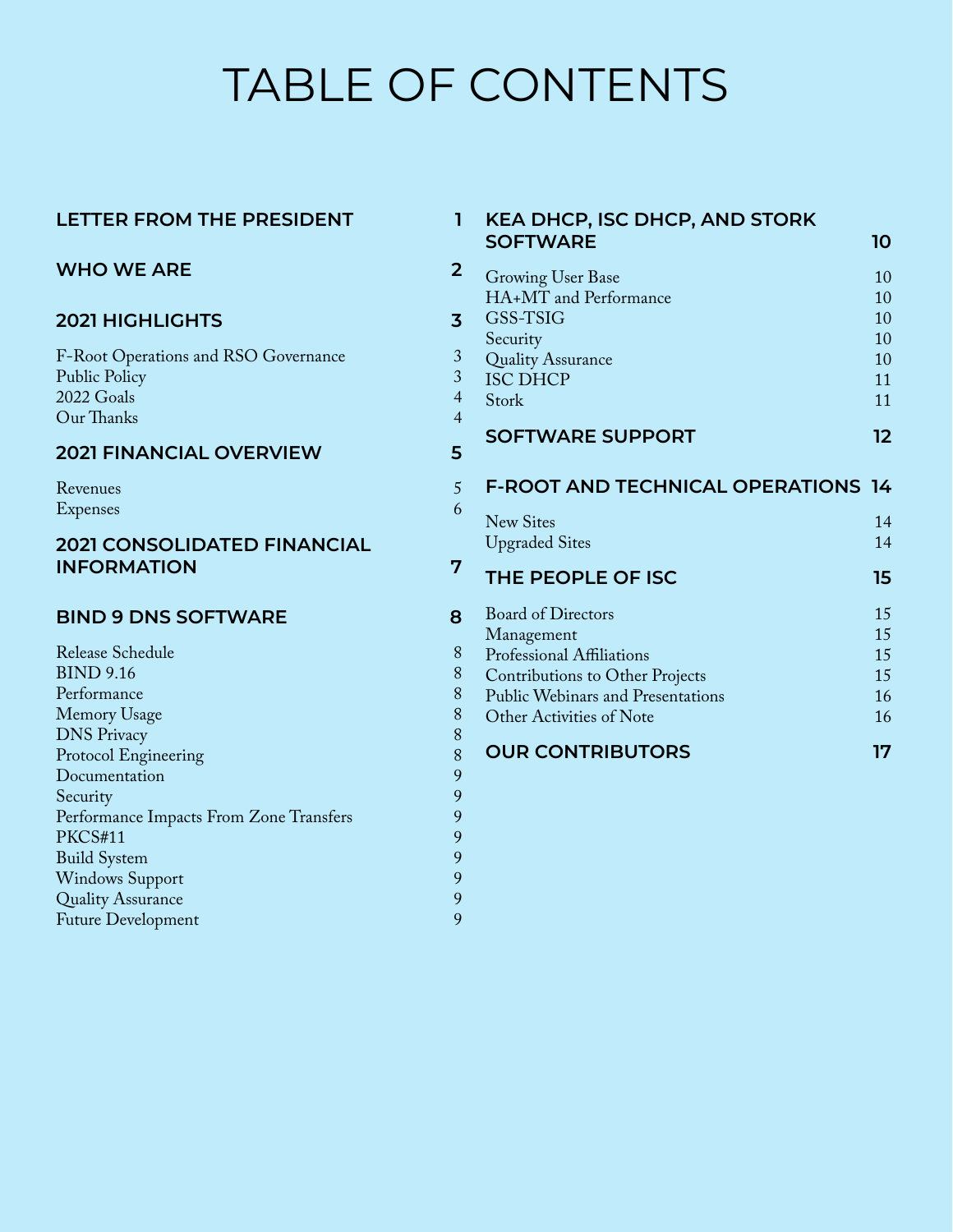### <span id="page-3-0"></span>**LETTER FROM THE PRESIDENT**

As we reach the beginning of the third year of the Covid-19 pandemic, it's difficult not to be disappointed. A year ago, we were looking at the wide-scale rollout of vaccines that promised to get everything back to normal, but instead, most of us are still in limbo. But rather than feel depressed, we are cautiously optimistic about the future.

Our financial results have been very good. Revenues have been on an uptick, reaching over \$7 million in 2021, and almost none of our paying customers have chosen to stop supporting us. We have been cautious in hiring and have managed to put aside a reasonable cash reserve, so all things considered, at least we are not worried about money for the moment.



As an open source Internet software company, we're big believers in the value of free and open communications for all. As the Internet has become more and more essential for everyday contact around the globe, we remain committed to keeping our software freely accessible to all. We feel strongly that centralizing control of the Internet in the hands of a few huge players would do a huge disservice to millions of individuals and organizations worldwide, and we are proud to do our part to keep the Internet open and available to everyone.

Of course, we are still a business: our staff members need to support their families, and we have bills to pay. But we do not believe that a relentless pursuit of profits benefits our stakeholders or our society.

We think we've found a sweet spot: the support contracts we sell to organizations and companies around the world offer them security and stability, and they enable us to continue developing the software that anyone can download. Our customers know that we are here to help keep their DNS and DHCP services running smoothly, while other users benefit from widely available software with community support.

Incredibly, we are approaching the 40th anniversary of the initial development of BIND, and it is difficult to overstate the significance of DNS and DHCP in our daily lives - even though the vast majority of people don't know what those letters even stand for (Domain Name System and Dynamic Host Configuration Protocol, in case you're one of them). These two protocols touch nearly every aspect of modern society, and their importance is likely to continue for quite a while. ISC will keep pursuing our mission of developing software and offering services in support of the Internet infrastructure well into the future.

Regards,

Jeff Osborn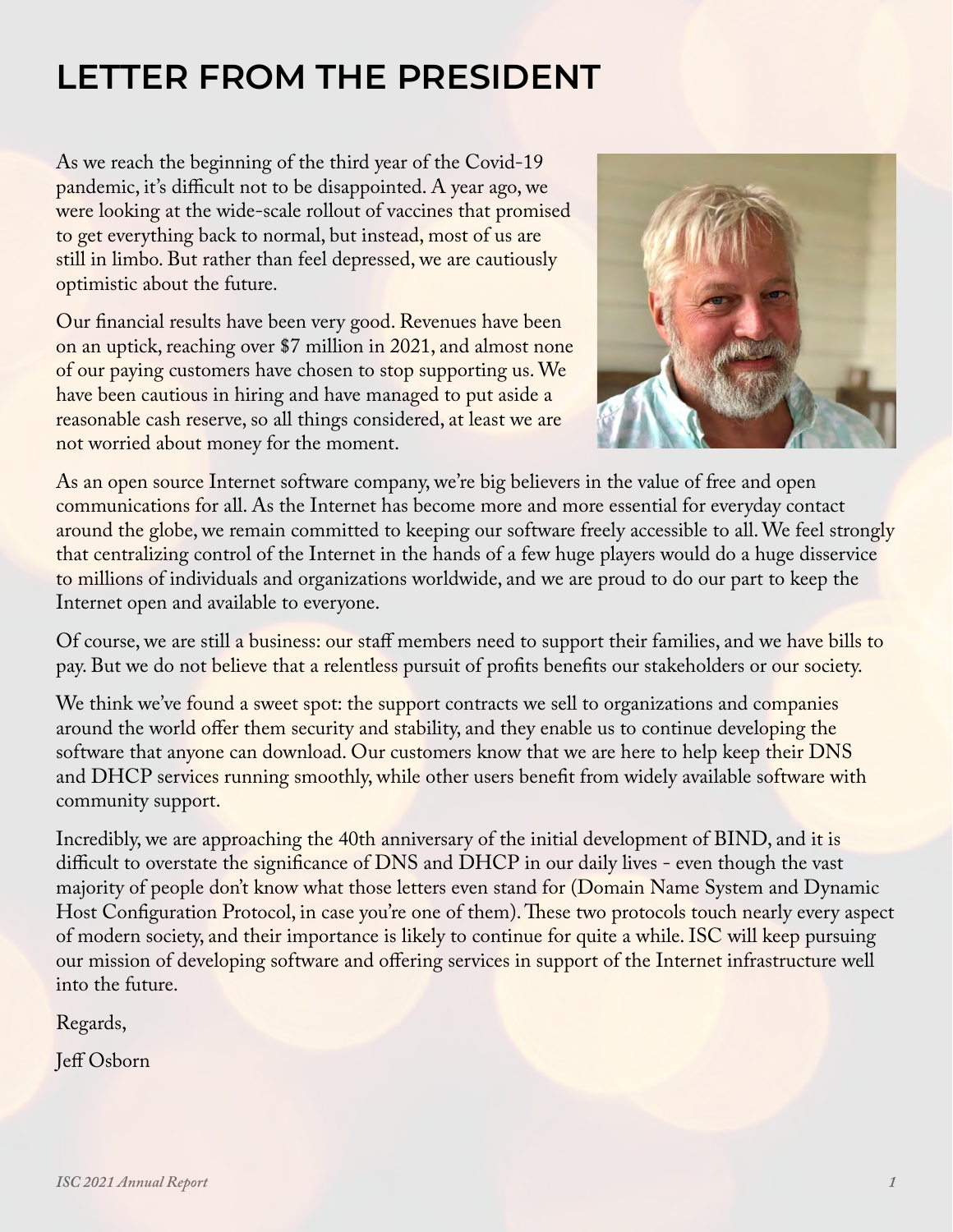### <span id="page-4-0"></span>**WHO WE ARE**

ISC develops and maintains four open source Internet networking software packages: [BIND 9](https://www.isc.org/bind/), [ISC DHCP](https://www.isc.org/dhcp/), and [Kea](https://www.isc.org/kea/)  [DHCP,](https://www.isc.org/kea/) as well as our new Kea monitoring program, Stork. BIND 9, ISC's Domain Name System (DNS) software program, is widely used on the Internet by enterprises and service providers, offering a robust and stable platform on top of which organizations can build distributed computing systems. ISC DHCP is our classic implementation of the Dynamic Host Configuration Protocol for connection to an IP network, offering a complete solution for implementing DHCP servers, relay agents, and clients. ISC DHCP is a mature program with many features, but the software is cumbersome to maintain and update. Kea DHCP, in conjunction with the Stork management platform, is ISC's intended replacement for ISC DHCP. Kea offers a modular design with database management for easy dynamic reconfiguration, while Stork provides a web-based graphical dashboard.

ISC's staff contribute to various Internet governance and community initiatives, and ISC engineers have written or coauthored more than 100 of the [technical standards \(RFCs\)](https://www.isc.org/rfcs/) that are essential to interoperability on the Internet.

Since the company's founding in 1994, ISC's staff members have pursued the goal of "open source for an open Internet." That pursuit continues today.

ISC's open source software offers commercial-grade, rigorously vetted code with professional support for our customers' mission-critical Internet infrastructure. Our business model of paid subscriptions for open source works well for us. It aligns our incentives appropriately as we work for the success of our stakeholders: our subscription customers, and by extension all users.

ISC is proud of its multinational staff. In 2021, the total number of native languages spoken at ISC was thirteen (English [American, British, AND Australian], Polish, Czech, French, Romanian, Welsh, German, Dutch, Ukrainian, Russian, and Armenian).



*A scene from one of our many, many Zoom meetings in 2021. We know you get it.*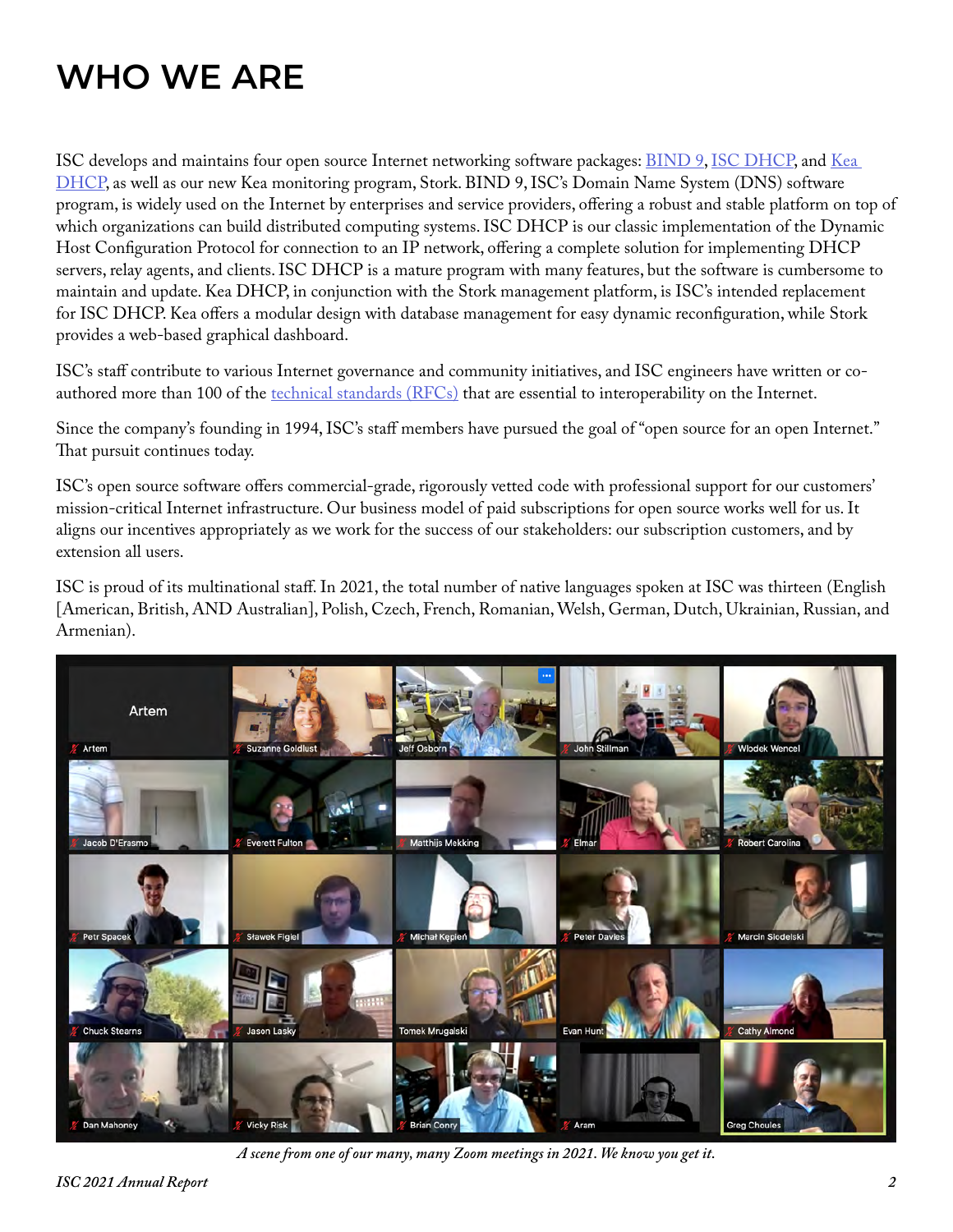### <span id="page-5-0"></span>**2021 HIGHLIGHTS**

2021 was a busy year for ISC. We (and everyone else) mostly stayed home to try to keep ourselves and our families safe, but that didn't mean we weren't working. We put out monthly releases of BIND 9 (including the new stable branch, 9.18), as well as 11 Kea DHCP releases (including 2.0.0) and nine Stork releases (including 1.0).

Although our transition to BIND 9.16 as an extendedsupport version did not go as smoothly as we'd hoped due to some refactoring issues, we successfully completed those in 2021; the new stable branch, BIND 9.18, was released in the first weeks of 2022, and so far it is solid and working well. The Kea user base is growing and both Kea and Stork are maturing. We continue to balance long-term ambitious changes with smaller bug fixes and new features. A significant focus for us this year was improvement of our quality-assurance processes for all our software.

We made continued progress in updating and adding F-Root nodes. We also increased participation and leadership from ISC in policy discussions about Root Server Operator (RSO) governance, with the active engagement of ISC's general counsel, Rob Carolina.

It is always reassuring to see that ISC can still attract talented people who are excited to work on open source. We added new staff on the BIND and DHCP development teams, and both new management and staff for our support team.

Although worldwide economies continue to see significant turmoil, ISC's financial picture is very solid. We ended 2021 with nearly 150 support subscribers - over 90% of them renewals from 2020 - with new customers more than making up for the few we lost. More of our customers are subscribing for both BIND and Kea support, and we are gaining more traction with larger enterprises. However, we know that recessions are inevitable, and do our best to keep our expenses manageable.

#### *F-Root Operations and RSO Governance*

ISC's status as a root service operator (RSO) spawned some significant work related to the ongoing discussions of a new root server system governance structure (RSS GS). In mid-2021, the community of 12 RSOs began to review and discuss a draft proposal for a new RSS GS put forward by the Root Server System Governance Working Group (RSS GWG), chartered by ICANN.

This resulted in the adoption and publication on 17 November 2021 of "RSSAC058: Success Criteria for RSS Governance Structure" and "RSSAC059: RSSAC Advisory on Success Criteria for the Root Server System Governance Structure." These documents were warmly received by the ICANN Board of Directors and they will now form part of a revised RSS GWG work plan.

#### *Public Policy*

The European Union Proposal for a new [NIS2 Directive](https://www.europarl.europa.eu/thinktank/en/document/EPRS_BRI(2021)689333) became a significant focus for ISC in March 2021. NIS2 (a proposed law building on the original NIS Directive to strengthen European approaches to cybersecurity) was drafted in a manner that appeared to call for EU member states to regulate the cybersecurity arrangements of all 12 global RSOs.

While ISC applauds the desire to strengthen cyberdefenses, **ISC** submitted public comments on the proposed Directive specifically calling out the danger of any sovereign state attempting to directly regulate the world's root server system (RSS). We pointed out that, far from enhancing the resilience and security of the Internet, sovereign intervention in RSS operations could destabilize the RSS and DNS. We explained that regulatory intervention in the RSS by one sovereign state could prompt (potentially conflicting) regulatory intervention by other sovereign states. We and some of our fellow RSOs suggested that this would, in turn, risk fragmenting the Internet as we know it.

The European Parliament subsequently amended the draft Directive in late 2021 to take root servers out of its scope, but the matter is not finally resolved. We are waiting to see whether the European Council will attempt to negotiate the reintroduction of the RSS into the law, and this issue will remain important to us in 2022.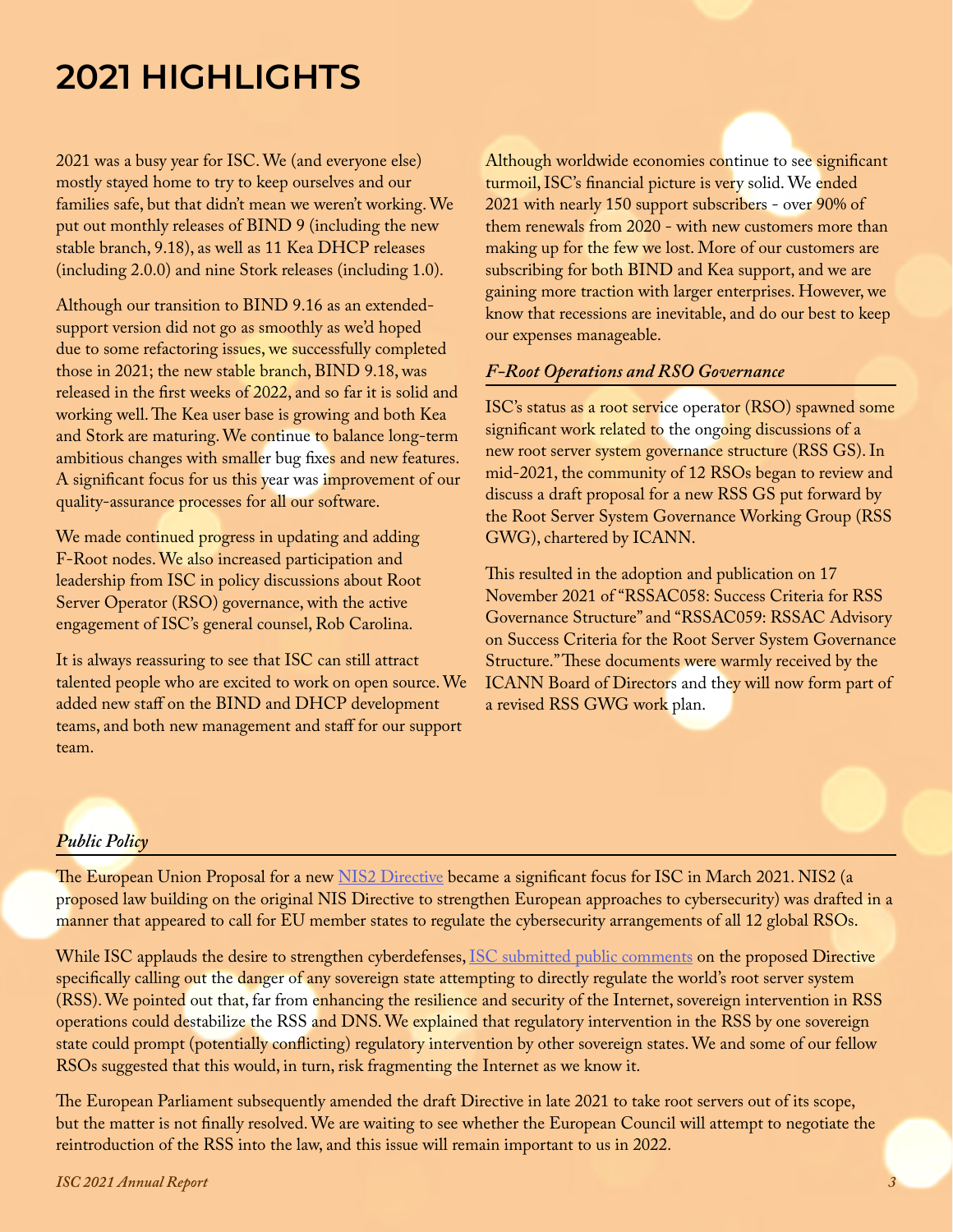#### <span id="page-6-0"></span>*2022 Goals*

We look forward to another successful year in 2022 and hope that it will bring peace, prosperity, and good health to all of our customers, users, and staff members.

We plan to continue fixing BIND 9 bugs, adding new features requested by customers and users, and refactoring old code. A major project planned for the next development cycle is the refactoring of the venerable red-black tree database (RBTDB) implementation, used to store authoritative zone records and cached RRsets. We expect to add a developer and a quality assurance engineer to the BIND team this year.

On the Kea DHCP front, our key initiatives are to continue improving secured administrative access to Kea with Transport Layer Security (TLS); to add some role-based access controls; and to focus on new customer requests as Kea meets growing operational requirements. We are also planning to expand Stork to provide support for Kea configuration changes.

We also expect to release ISC DHCP 4.4.3, which will be the last release with both the client and relay components.

We are closely watching the development of new standards and requirements for software security as a result of the 2021 [US Executive Order on Cybersecurity](https://www.whitehouse.gov/briefing-room/presidential-actions/2021/05/12/executive-order-on-improving-the-nations-cybersecurity/) and are working to ensure all our software products are compliant. We recognize the importance of software supply chain security and are committed to keeping our customers' deployments as safe as possible.

Our support team anticipates another busy year helping our customers maintain their DNS and DHCP operations. We will be migrating to a new support ticketing system (Salesforce), which should offer some new features to our customers and make their experience with us even better. In conjunction with the new ticketing system, we plan to perform a review of our support processes, specifically the Advance Security Notification, software delivery, and customer/account maintenance processes. Finally, we hope to improve our knowledge management, specifically via better maintenance of ISC's [Knowledgebase](https://kb.isc.org) and software administrators' manuals.

#### *Our Thanks*

Our greatest thanks go to the loyal open source users who continue to support ISC, many of whom have been paid customers of ours for more than a decade. These include some of the most capable independent operators and enterprises in the world.

We also owe a debt to all the wonderful open source users who have submitted feedback and patches, and the open source packagers who maintain distributions for our users. We regard many of these collaborators as our friends.

In 2021 we received generous unrestricted donations from the craigslist Charitable Fund (CCF), Verisign, Deteque, and Jisc.

![](_page_6_Picture_11.jpeg)

*Photo by [Alinenok](https://unsplash.com/@alinenok?utm_source=unsplash&utm_medium=referral&utm_content=creditCopyText) on [Unsplash](https://unsplash.com/s/photos/bokeh?utm_source=unsplash&utm_medium=referral&utm_content=creditCopyText)*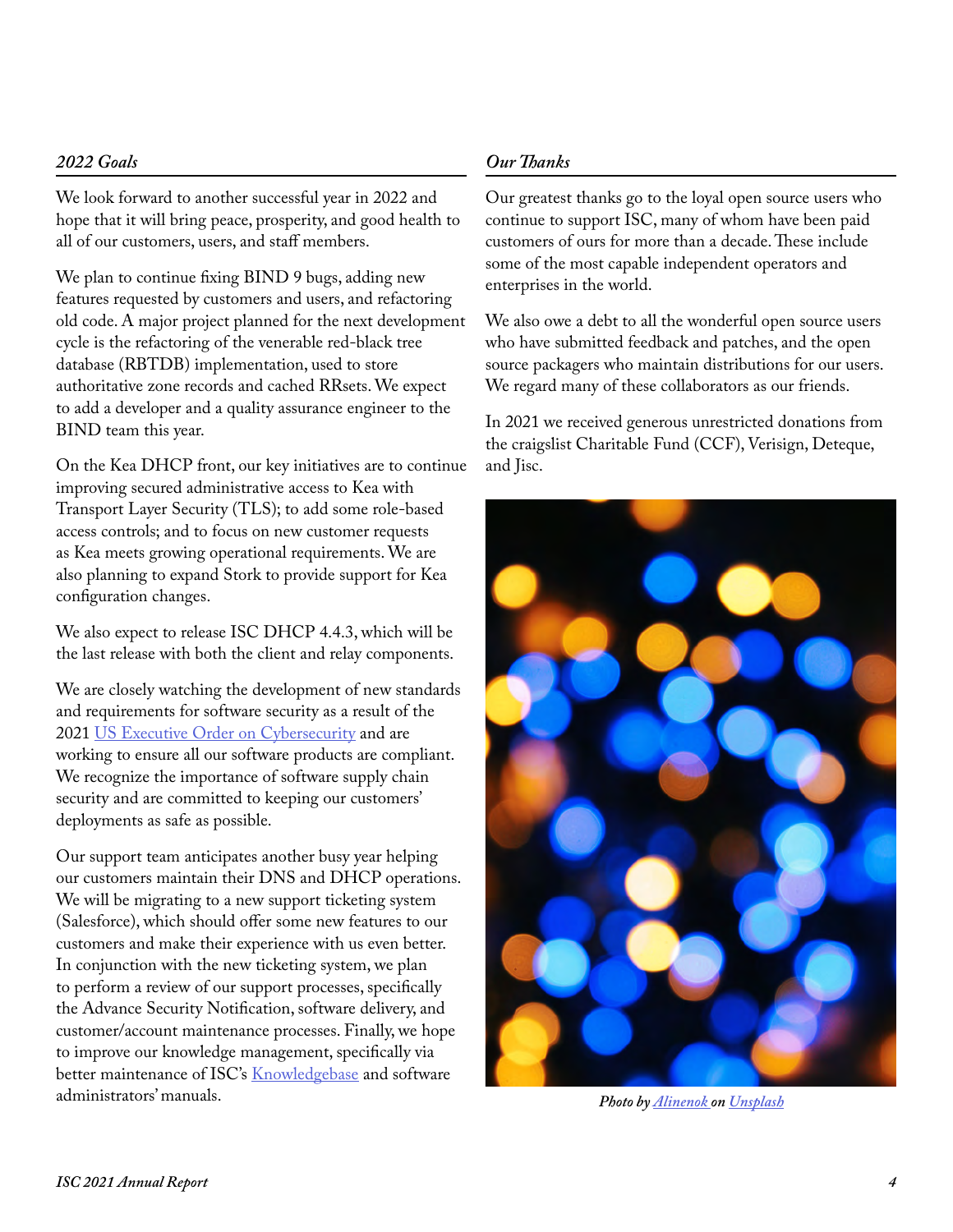### <span id="page-7-0"></span>**2021 FINANCIAL OVERVIEW**

#### *Revenues*

ISC's open source software is available for free download; we fund our operations with paid support contracts for our software, which also include special software features. In 2021, 59% of our revenues came from our flagship product, BIND 9. Another 36% came from our DHCP offerings, ISC DHCP and Kea DHCP. Since its introduction in 2017, Kea has become an important revenue source for ISC and we expect its significance to continue growing.

The remaining 5% of the company's 2021 revenues came from F-Root and donations.

We gained 17 new support contracts in 2021, and lost only six.

Although normally our staff team is relatively static, 2021 was a significant hiring year for ISC: we had eight new engineers join our ranks during the year. Of those, four are additions to our support team, two are BIND engineers, and two work on Kea.

![](_page_7_Figure_6.jpeg)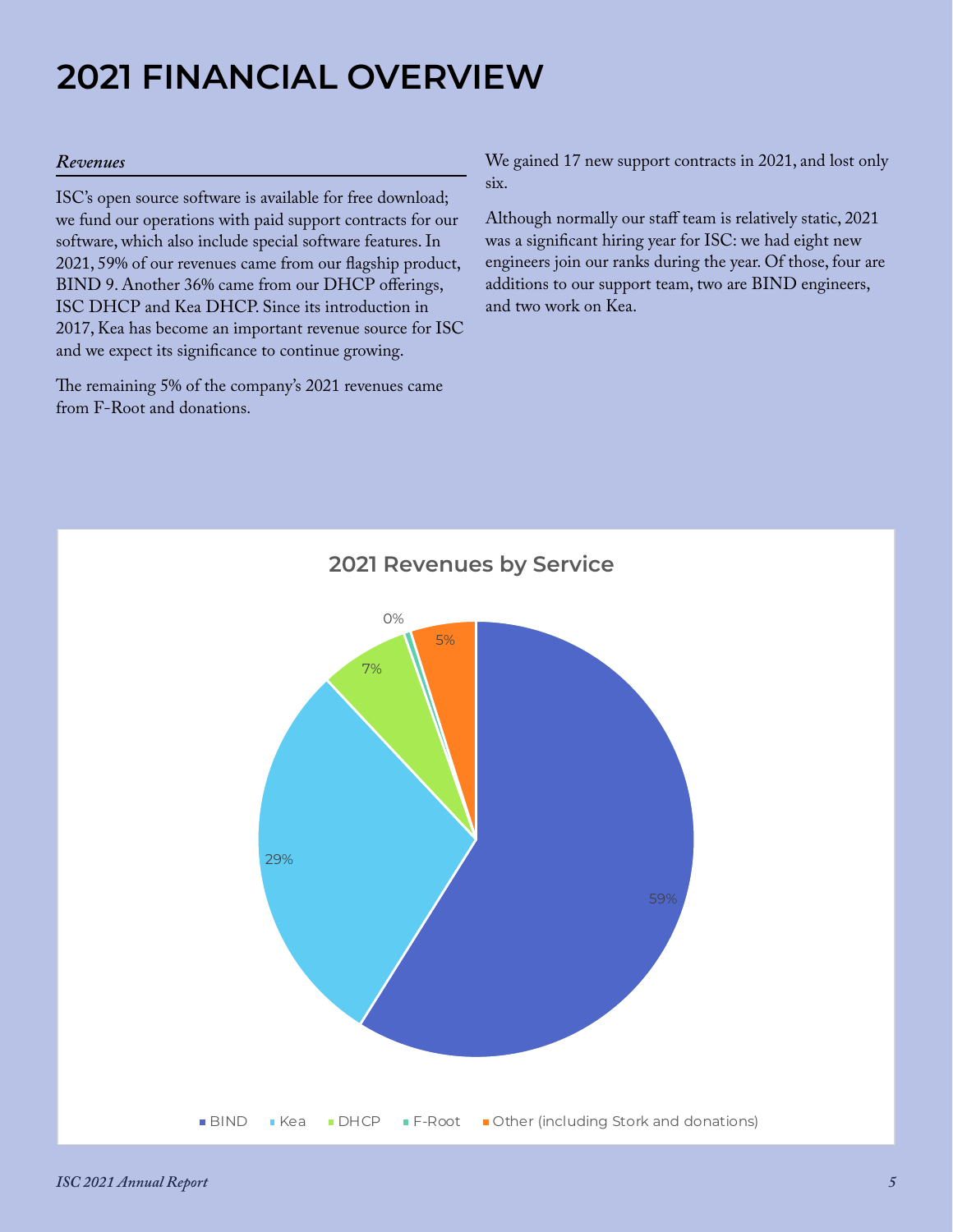#### <span id="page-8-0"></span>*Expenses*

ISC's staff are leaders in the Internet industry and represent the majority of the company's costs. Other than personnel, ISC's expenses include bandwidth, network and equipment depreciation, travel (although there was almost none of that in 2021), taxes, utilities, and maintenance – and very little else. We are proud of the efficiency and cost-effectiveness of our operations.

At the end of 2021, we had 37 staff members in 12 countries (the US, the UK, France, Austria, Denmark, Poland, Romania, Czechia, Australia, the Netherlands, Ukraine, and Armenia). Eighteen people worked in Software Engineering and Quality Assurance; six in Support; five in Sales and Marketing; four in Finance and Executive Operations; and four in F-Root and Technical Operations.

![](_page_8_Figure_3.jpeg)

*ISC 2021 Annual Report 6*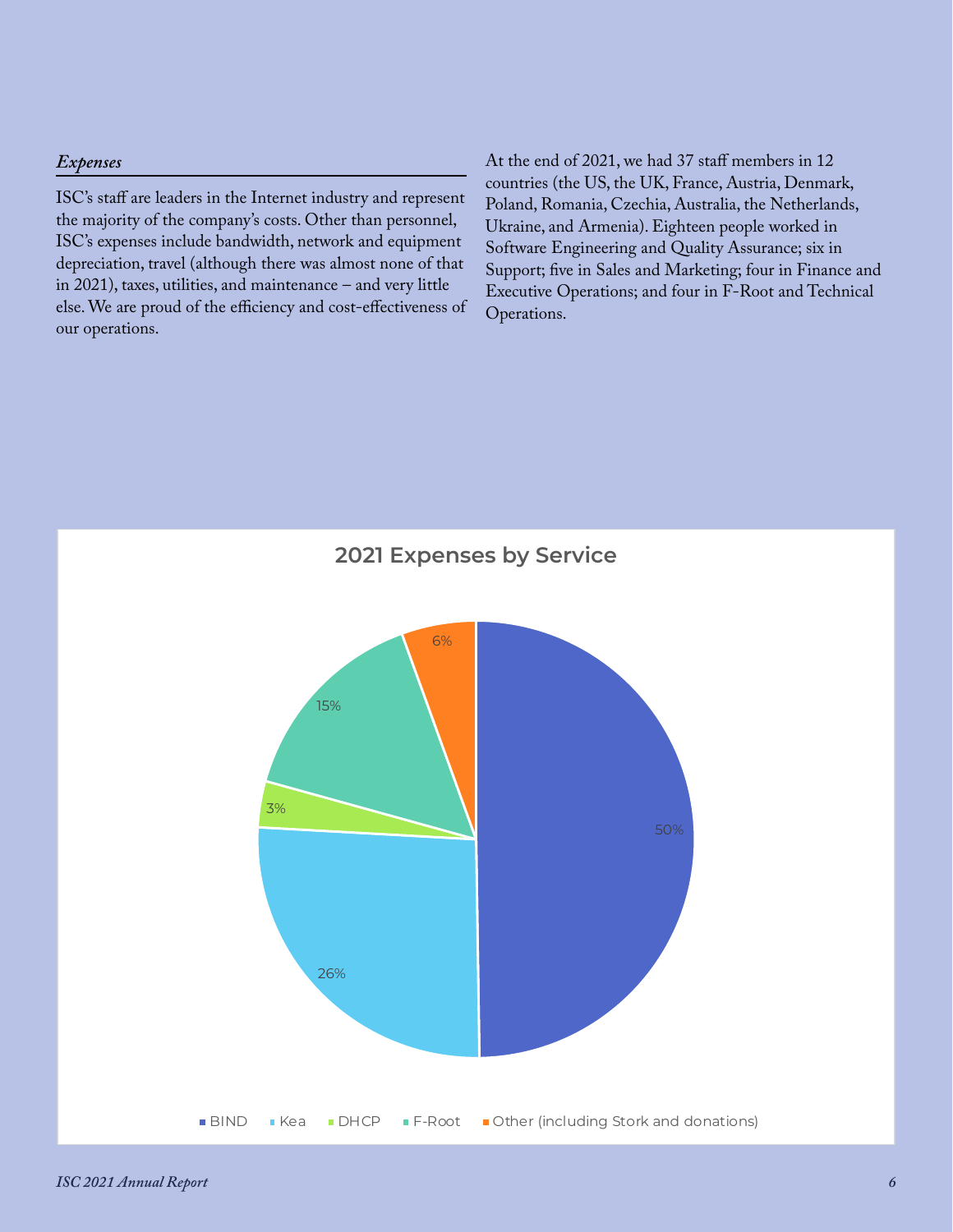### <span id="page-9-0"></span>**2021 CONSOLIDATED FINANCIAL INFORMATION**

|                                 | 2021  | 2021  | 2021           | 2021           | 2021           |
|---------------------------------|-------|-------|----------------|----------------|----------------|
| Numbers in thousands of dollars | Q1    | Q2    | $Q_3$          | Q <sub>4</sub> | Total          |
| Actual                          |       |       |                |                |                |
| Revenue                         | 1,502 | 1,929 | 1,906          | 1,779          | 7,116          |
| Expense                         | 1,427 | 1,425 | 1,360          | 2,078          | 6,291          |
| Net Income                      | 74    | 504   | 546            | (299)          | 825            |
| Budget                          |       |       |                |                |                |
| Revenue                         | 1,374 | 1,431 | 1,347          | 1,507          | 5,659          |
| Expense*                        | 1,347 | 1,347 | 1,382          | 1,581          | 5,657          |
| Net Income                      | 27    | 84    | (35)           | (74)           | $\mathfrak{2}$ |
| Delta of Actuals to Budget      |       |       |                |                |                |
| Revenue                         | 128   | 498   | 559            | 272            | 1,457          |
| Expense                         | 80    | 78    | (22)           | 497            | 634            |
| Net Income                      | 47    | 420   | 581            | (225)          | 823            |
| * Excludes depreciation expense |       |       |                |                |                |
|                                 | 2021  | 2021  | 2021           | 2021           |                |
|                                 | Q1    | Q2    | Q <sub>3</sub> | Q4             |                |
| Headcount**                     |       |       |                |                |                |
| Forecast/Budget                 | 36    | 36    | 36             | 36             |                |
| Actual                          | 35    | 34    | 36             | 36             |                |

\*\* At end of quarter

![](_page_9_Picture_3.jpeg)

![](_page_9_Picture_4.jpeg)

![](_page_9_Picture_5.jpeg)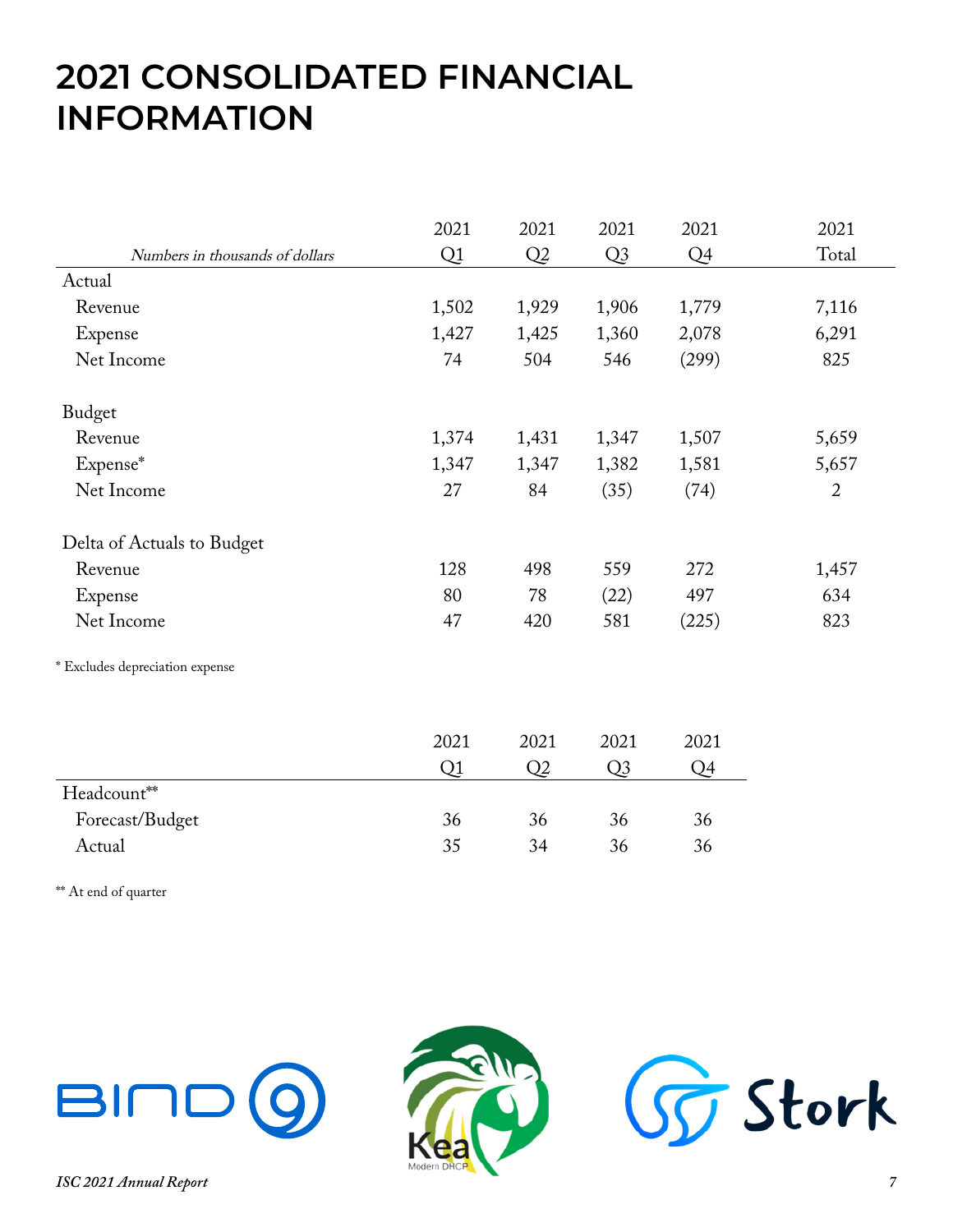### <span id="page-10-0"></span>**BIND 9 DNS SOFTWARE**

Even with the pandemic raging, 2021 was a productive year for the BIND 9 team. Notably, we stabilized BIND 9.16 to a point that it has been designated as an Extended Support Version (ESV).

At the beginning of 2021, Petr Špaček joined the BIND 9 team and began improving our recursive performance testing. Later in the year, Aram Sargsyan jumped into the fray, working on OpenSSL improvements. In another major achievement, Mark Andrews hit 20 years at the company; he was named Distinguished Engineer to reflect his longtime commitment to BIND 9.

#### *Release Schedule*

At the beginning of 2021, we decided to modify our BIND [release model](https://www.isc.org/blogs/2021-bind-release-model/) again, to lengthen the time between major branches and provide extended support for every stable branch. This leaves us with a four-year support cycle for each Stable/ESV release and a two-year overlap to allow a graceful migration period for our users.

We have reduced the changes backported to the BIND 9.11 branch to a bare minimum, keeping the promise that only security and high-impact issues will be fixed in BIND 9.11 as it nears end-of-life. Code changes in BIND 9.16 were unfortunately greater in the first half of 2021, but since we marked BIND 9.16 as ESV in mid-year, we are gradually reducing the amount of work backported from the development branch to BIND 9.16.

#### *BIND 9.16*

The BIND 9.16 network manager code was stabilized in the first half of 2021 to the point where it is stable and reliable. The TCP-handling parts of the network manager code had to be rewritten from scratch, but while this was a difficult choice to make during a stable cycle, it has proved to be reliable since that code was merged.

#### *Performance*

BIND 9.16 authoritative performance was already in the "good enough" ballpark, achieving around 1Mqps (millions of queries per second); during the year, we significantly improved the recursive performance testing, building on Petr's experience. The new recursive testing framework allowed us to identify and fix bottlenecks in the existing code, which reduced the number of threads by one-third by moving internal tasks to run in the network manager worker loops. This at least doubles BIND 9.16's performance compared to BIND 9.11; we published this [blog post](https://www.isc.org/blogs/bind-resolver-performance-july-2021/) where recursive performance is discussed in more detail. We continued to work in this area, refactoring the dispatch (DNS client) code in the BIND 9.18 release, bringing even higher performance to the recursive function of BIND 9 while reducing memory consumption at the same time.

#### *Memory Usage*

In BIND 9.18, the BIND 9 native memory allocator was removed and replaced by jemalloc, which could be optionally compiled in and is recommended for all workloads. BIND 9.18 uses the same or less memory than BIND 9.11 while the performance has more than doubled.

Users upgrading from 9.11 to 9.16 reported significantly higher memory usage. We fixed this by backporting some of the improvements made for 9.18 to 9.16. This is discussed in length in a [Knowledgebase \(KB\) article](https://kb.isc.org/docs/bind-memory-consumption-explained).

#### *DNS Privacy*

The new BIND 9.18 includes support for DoT (DNS over TLS), XoT (XFR over TLS), and DoH (DNS over HTTPS), protocols that add encryption-layer support for the new privacy-focused protocols. This is important for users who want to enhance the privacy of their clientresolver connections without relying on the "big tech" providers. We will continue our work in this area, so BIND 9 will keep being a great choice for people who want additional privacy.

#### *Protocol Engineering*

ISC's engineers participate in IETF protocol development. We have collaborated with NLNetLabs on interoperability changes to DNS Cookies - both writing an RFC standard and implementing the new SipHash-based algorithm for DNS Cookies. We continue to collaborate on the new iteration of Catalog Zones that should make all the open source versions interoperable, allowing for more diversity in secondary servers. BIND 9 now includes support for HTTPSRV records, finally solving the long-standing "CNAME-flattening/ANAME" problem.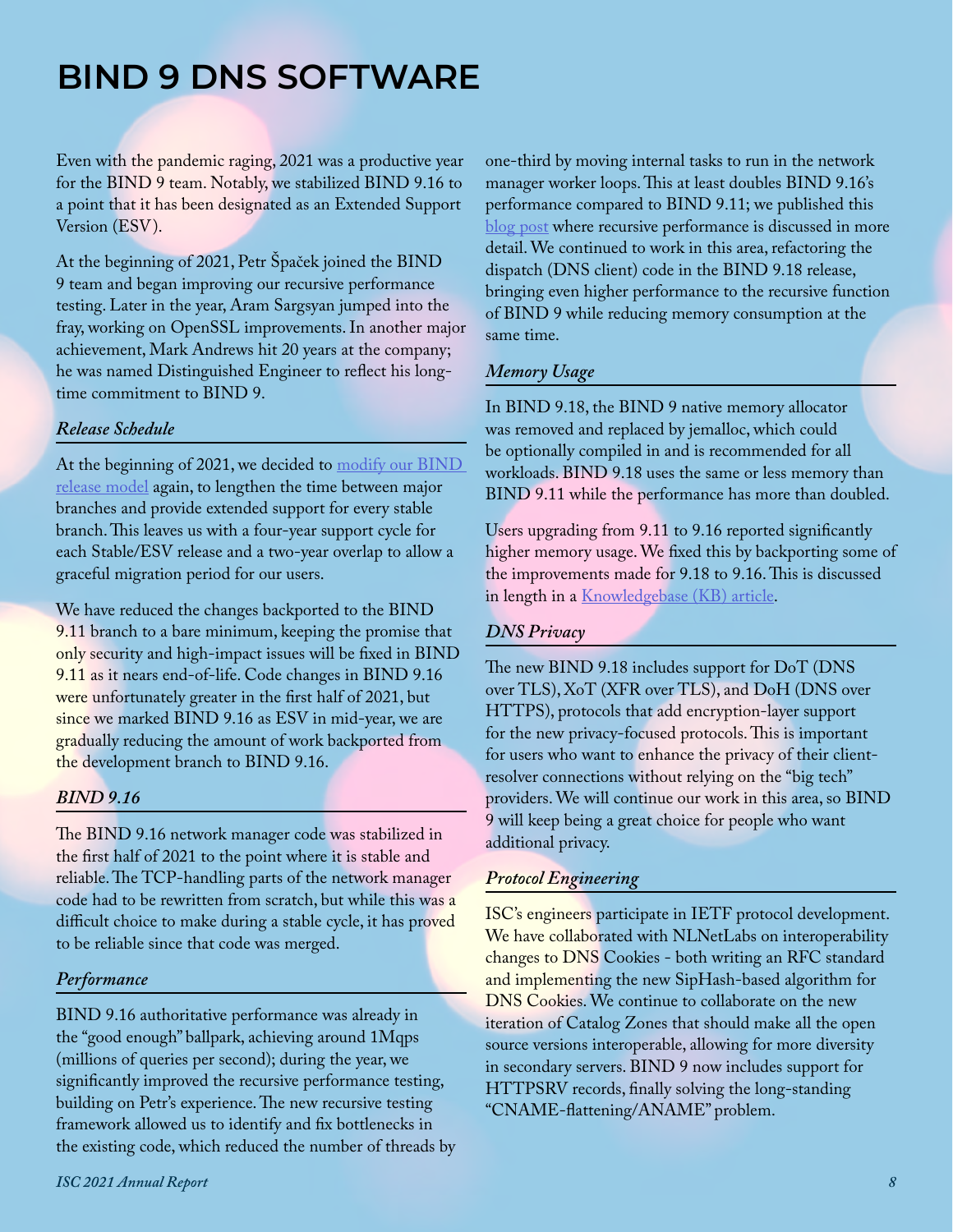#### <span id="page-11-0"></span>*Documentation*

The BIND Administrative Reference Manual (ARM) has been converted from DocBook (XML-based) to Sphinx (RST-based) and is now regularly published at [https://](https://bind9.readthedocs.io/) [bind9.readthedocs.io/.](https://bind9.readthedocs.io/)

#### *Security*

In 2021, BIND 9.11 announced four CVEs (security vulnerabilities) and BIND 9.16 announced five. Details can be found in the [BIND 9 Security Vulnerability Matrix](https://kb.isc.org/docs/aa-00959) in our Knowledgebase.

During investigation of a GSS-TSIG vulnerability in the BIND 9 implementation of SPNEGO, BIND 9 engineers found (and responsibly disclosed, of course) a serious vulnerability of the Heimdal Kerberos implementation used in FreeBSD and other BSDs.

#### *Performance Impacts From Zone Transfers*

After at least one customer reported performance degradation during zone transfers when deploying BIND 9.16, we analyzed the code and implemented a new approach to these transfers. Previously, BIND 9 used a technique where it would "quantize" long-running jobs into smaller chunks and intermingle this small-chunk processing into regular query-response processing. Under the new approach, long-running jobs are offloaded to a separate thread pool that runs the jobs independently, leaving scheduling to the operating-system kernel. Instead of quantizing the job into arbitrarily sized chunks, the longrunning job blocks the other threads for the least possible time - locking and unlocking the shared resources for only a short period.

#### *PKCS#11*

During the development cycle, it became clear that supporting different implementations of PKCS#11 natively in BIND was inefficient and expensive. As part of our commitment to open source, we contributed to improving the libp11-based engine\_pkcs11 for OpenSSL. Performance and stability were improved to the point where we were able to drop BIND's native PKCS#11 implementation in favor of the OpenSSL-based PKCS#11 implemented in engine\_pkcs11. In 2022, we plan to implement the PKCS#11 engine for OpenSSL 1.x and the PKCS#11 driver for OpenSSL 3.x, without using libp11.

#### *Build System*

The build system used by BIND 9 has been completely rewritten to use autoconf, automake, and libtool, making it more modern and easier to understand and modify.

#### *Windows Support*

Support for building BIND 9 on Windows has been removed in the development release; the last major release supporting Windows is 9.16.

#### *Quality Assurance*

The **BIND 9 QA** team implemented a unified monthly release cycle for both security and normal patch releases, bringing more predictability and stability to the release process.

Continuous Integration (CI) now runs completely in GitLab, and we no longer use Jenkins nor the even older "Robie." All their functions were either moved to the GitLab CI or the need for them has been eliminated.

The QA team designed and implemented a completely new recursive performance testing framework which provides much-needed data on which to base decisions. This new framework nicely complements our existing authoritative performance testing in ISC's [perflab](https://github.com/isc-projects/perflab).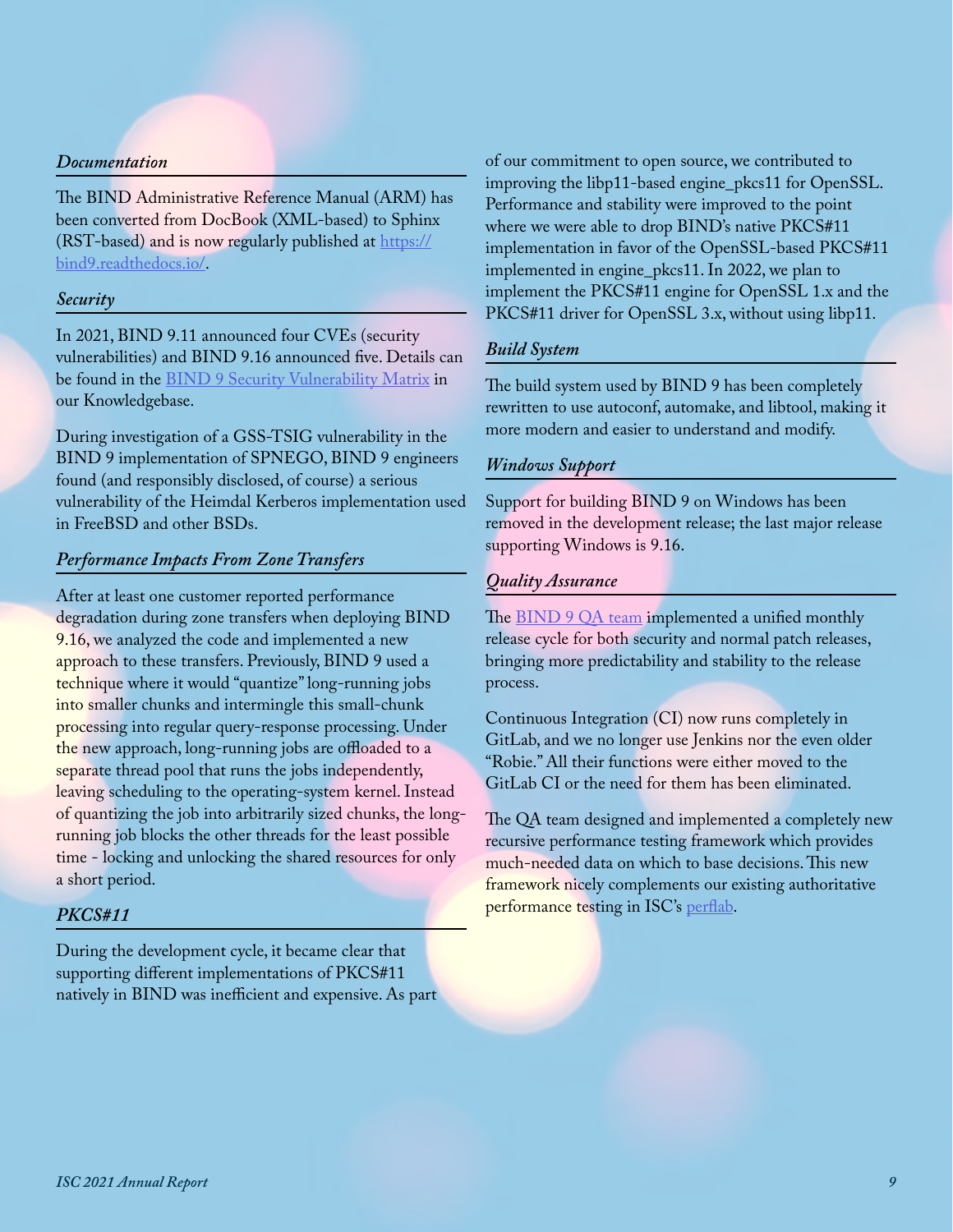### <span id="page-12-0"></span>**KEA DHCP, ISC DHCP, AND STORK SOFTWARE**

Despite all the craziness in the world and in the personal lives of some team members, 2021 was a very good year for the Kea DHCP project. We released Kea 2.0.0, which was a major milestone in the project history. Bumping the major number to 2 (1.0 was first released in 2015) reflects the overall feeling that the code base has matured significantly and is usable even in the largest and most demanding ISP deployments.

#### *Growing User Base*

Our confidence in Kea is backed up by the growing number of users. We ended 2021 with nearly 50 Kea support customers - a substantial increase from 32 at the end of 2020. During the year we closed 521 GitLab engineering tickets, including new features, bug fixes, documentation improvements, and more. We shipped 12 releases, several code drops, and quite a few patches to customers who couldn't wait for the next monthly release. We also saw more support customers who are not ISPs; the expansion into enterprise and university markets is both exciting and challenging. The trend is also visible in the new features being requested and implemented.

#### *HA+MT and Performance*

Kea is now fully multi-threaded (MT), including the tricky High Availability (HA) scenario with two servers communicating over multiple connections and multiple threads. Being able to process lease updates in parallel (with the bottlenecks of a shared single UNIX socket and single TCP connection eliminated) delivered impressive results. In the most extreme scenarios, Kea performance improved tenfold over prior versions. More typical scenarios are less dramatic, but Kea 2.0 is still several times more performant than Kea 1.8. In the most efficient scenario, Kea is able to assign 38,000 new leases per second; we're approaching levels where our testing tools are not able to keep up. It's a good problem to have.

#### *GSS-TSIG*

We completed a major sponsored development project: GSS-TSIG. This was by far the biggest custom feature in the history of Kea. GSS-TSIG provides integration with Microsoft Windows environments, using Active Directory which in turn uses Kerberos. The team worked closely with the sponsoring customer and provided many engineering checkpoints, so the customer could oversee the technical details and perform early integration.

#### *Security*

For much of its early life Kea was focused on delivering protocol features, but since it is more or less complete in this regard, our development efforts have now shifted towards improving its management. This is of vital interest for many existing and prospective users. Kea's RESTful API interface can now be protected with Transport Layer Security (TLS), including the mutual mode where both server and connecting client certificates are validated. We also developed support for MySQL connections over TLS, and added a section to the Kea Administrator Reference Manual (ARM) about security.

2021 was the second year in a row when we did not publish any security advisories for Kea. However, our internal ["peanut gallery"](https://en.wikipedia.org/wiki/Peanut_gallery) fears that due to the new TLS and Kerberos code in Kea, our good fortune with security incidents may come to an end. Time will tell!

#### *Quality Assurance*

We migrated our automated Kea build and testing farm to Amazon Web Services (AWS), and took this opportunity to review and significantly update our testing procedures. Previously, we had a fixed number of virtual machines (VMs) that were always on. With AWS, we migrated to an on-demand mode, where the VMs are created to run a specific set of tests and then are destroyed afterward. This allows us to run tests on more systems. At the end of the year, we had 3,789 system tests, running on 14 operating systems (various versions of Alpine, CentOS, Debian, Fedora, FreeBSD, and Ubuntu). With over 8,400 unit-tests in Kea code, that gives us over 118,000 test/OS combinations that are run on every commit to the master branch.

As of the end of 2021, the Kea sources consisted of 1,008,159 lines of code. That code is now scrutinized using multiple automated tools, including but not limited to Coverity Scan, TSAN (thread sanitizer), ASAN (address sanitizer), UBSAN (Undefined Behavior Sanitizer), gcov (coverage report), and more. We also run extensive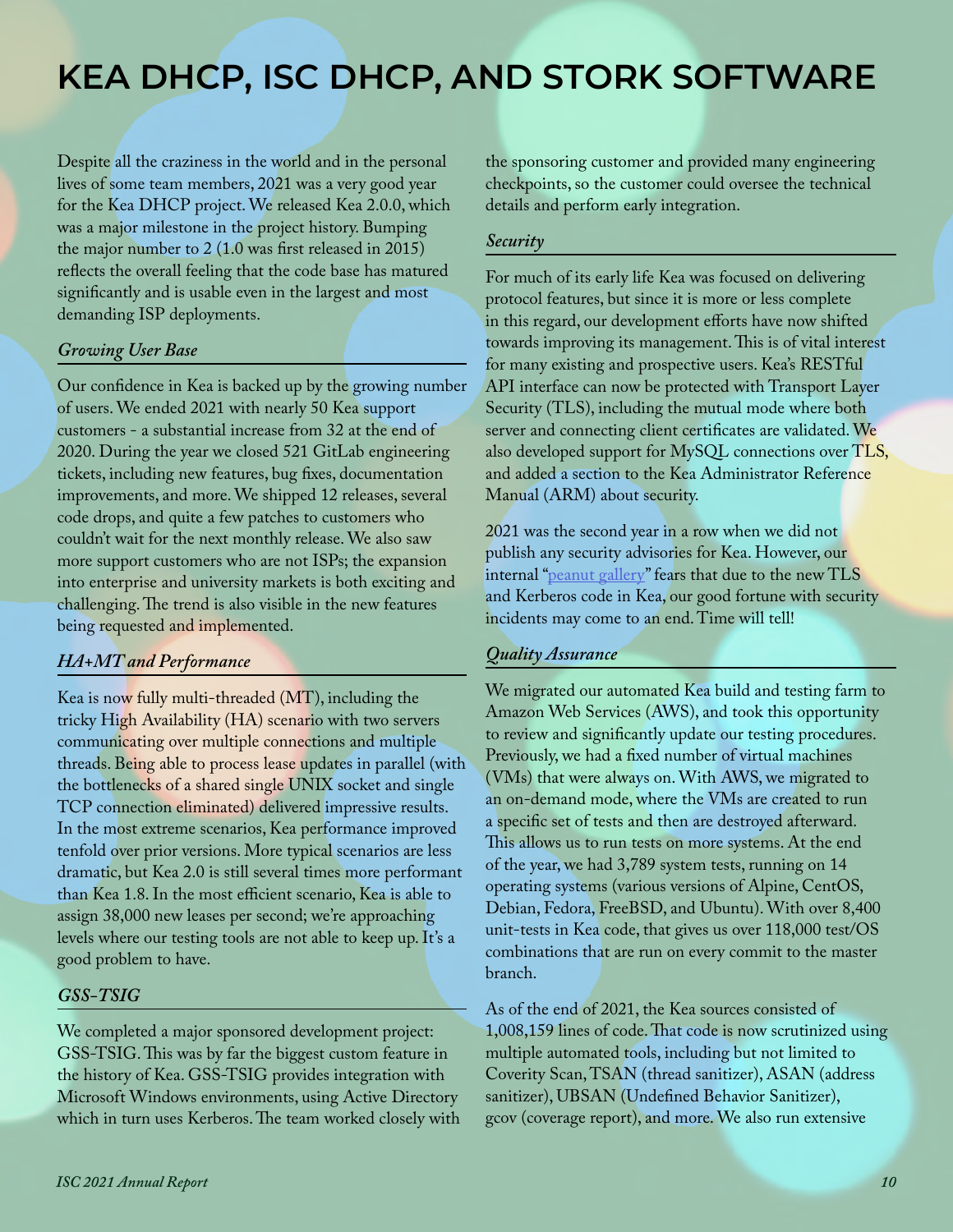<span id="page-13-0"></span>performance tests that check a variety of both simple and complex scenarios, including simulating millions of DHCP clients, thousands of subnets, millions of reservations, and more. We now provide native packages for many operating systems that greatly simplify the installation effort.

#### *ISC DHCP*

2021 was not a highly productive year for ISC DHCP. With our DHCP engineering resources fully dedicated to general Kea work, GSS-TSIG, and rapidly increasing user requests for Stork, we decided to focus on these newer projects rather than the legacy ISC DHCP. Nevertheless, in early 2022 we will release ISC DHCP 4.4.3, which will be the last release with both the client and relay components. While this version will be finished in 2022, much of the preparation for it was done in late 2021.

#### *Stork*

2021 was also a good year for Stork. The team put out nine releases in total, including the 1.0 milestone version in December. While the project is still minuscule compared to Kea, the user base is growing rapidly, reporting bugs and requesting new features. The project has gotten many new features: TLS support; lease inspection; a configuration review module (Stork can now make suggestions about items to improve in Kea configuration files); better Prometheus and Grafana integration with new statistics; a full configuration viewer for Kea; a service configuration "dump" tool with the ability to assemble all the debugging information typically needed by ISC's support team, such as configuration files, log files, a database dump, the OS/Kea/ Stork versions, etc., in one tarball; and many more. We now have a more-or-less complete dashboard for monitoring Kea and are shifting towards making Stork capable of configuring Kea.

As of the end of 2021, Stork had just over 123,000 lines of code. The team closed 161 GitLab issues in 2021.

![](_page_13_Picture_6.jpeg)

*Photo by [Dana Taberima](https://unsplash.com/@luzentefotografie?utm_source=unsplash&utm_medium=referral&utm_content=creditCopyText) on [Unsplash](https://unsplash.com/s/photos/stork?utm_source=unsplash&utm_medium=referral&utm_content=creditCopyText)*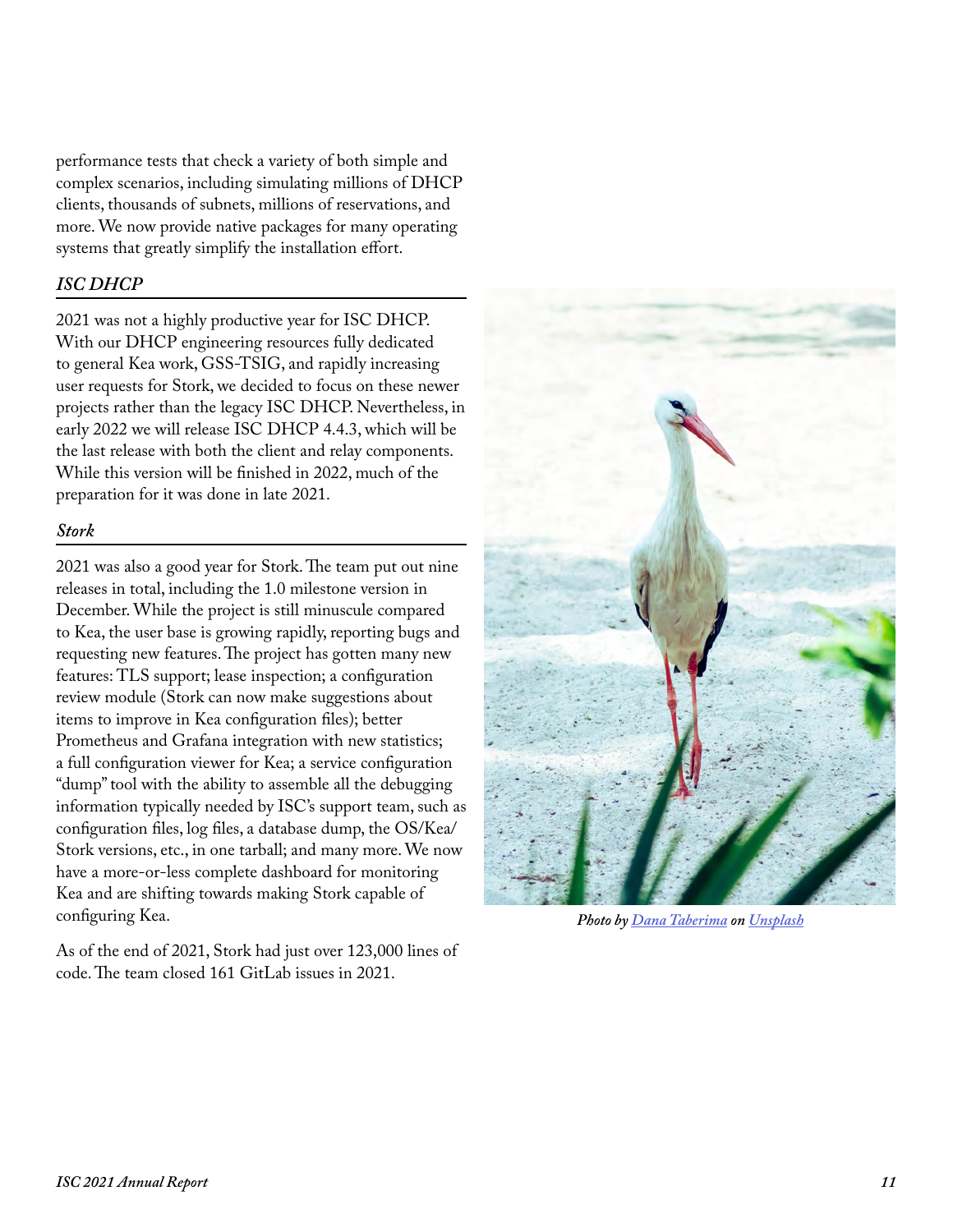### <span id="page-14-0"></span>**SOFTWARE SUPPORT**

ISC's revenues come primarily from support services for our software products. At the end of 2021, ISC had 160 customer support contracts representing 139 distinct customers, an increase of eight contracts and six customers compared to the end of 2020. (Some of our customers purchase support contracts for more than one ISC software package.) Only six customers chose not to renew their subscriptions with us in 2021.

BIND 9 support is our most popular product, but in 2021 we saw significant growth in the number of support contracts for the Kea DHCP server.

The support team changed significantly in 2021, with a new manager and a doubling of the number of support engineers, from three to six.

Here are some of the support team's accomplishments from 2021:

- We reduced the median age of active support tickets by 78% in the second half of the year.
- We revamped our configuration review process to make it more timely and manageable for customers.
- We increased our use of Zoom for customer meetings, instead of relying nearly exclusively on email.
- The team managed five CVE (security vulnerability) cycles and four Operational Notifications.
- The team handled 440 support tickets.
- In the last six months of 2021, we had 231,354 views of our Knowledgebase (KB) at<https://kb.isc.org>.
- We published 33 new KB articles and updated more than 150 others. We added SEO text to all of the articles to improve their searchability via the Internet.

![](_page_14_Figure_12.jpeg)

![](_page_14_Figure_13.jpeg)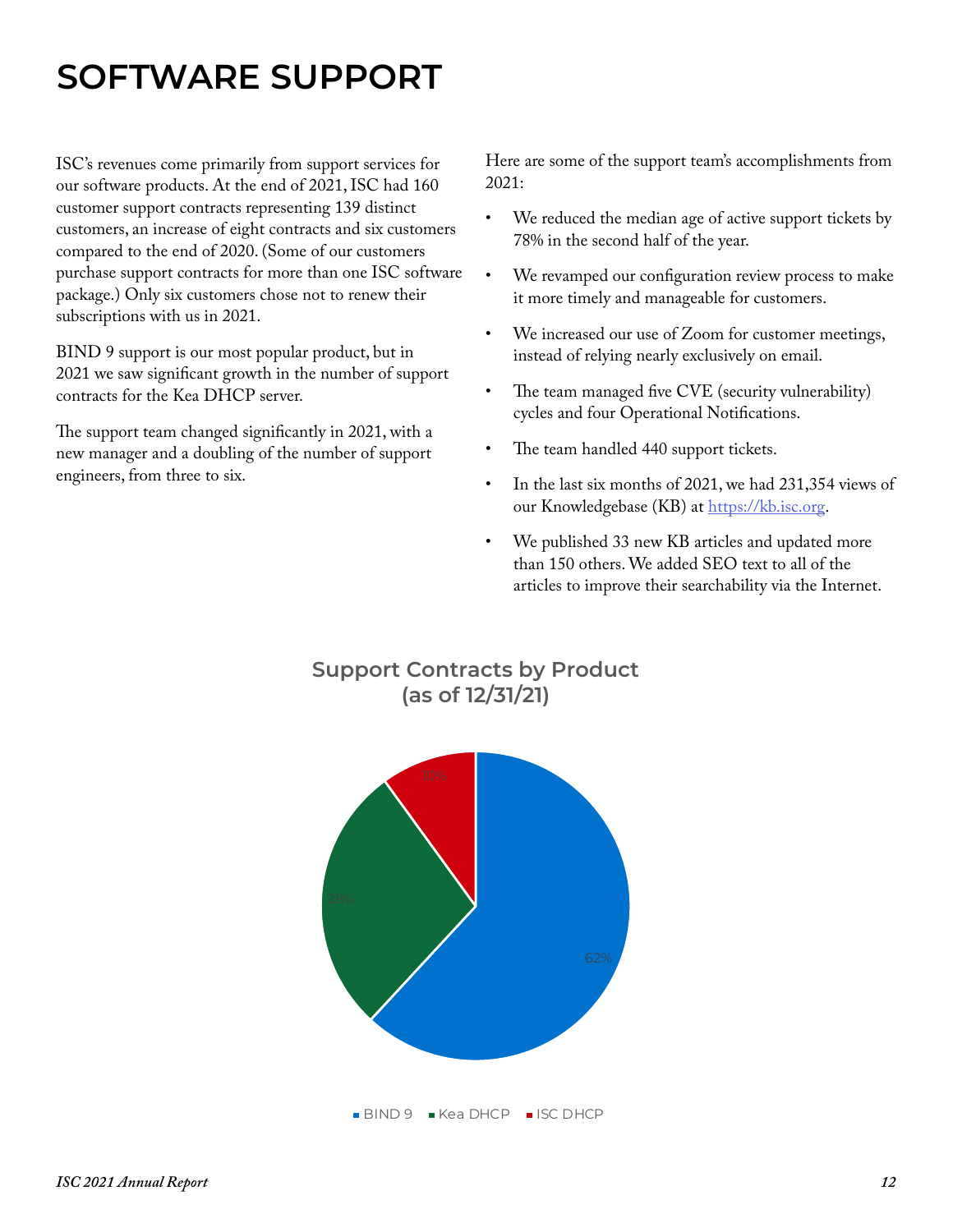More than half of our enterprise customers opt for the Silver or Gold support level, which includes 24x7 response to critical issues and premium software for BIND 9 subscribers. All Kea support subscribers also get access to premium software.

Many open source users tell us that they need the option of premium software to justify paying for technical support.

![](_page_15_Figure_2.jpeg)

Most of our customers are telecommunications companies, enterprises, or top-level domains.

![](_page_15_Figure_4.jpeg)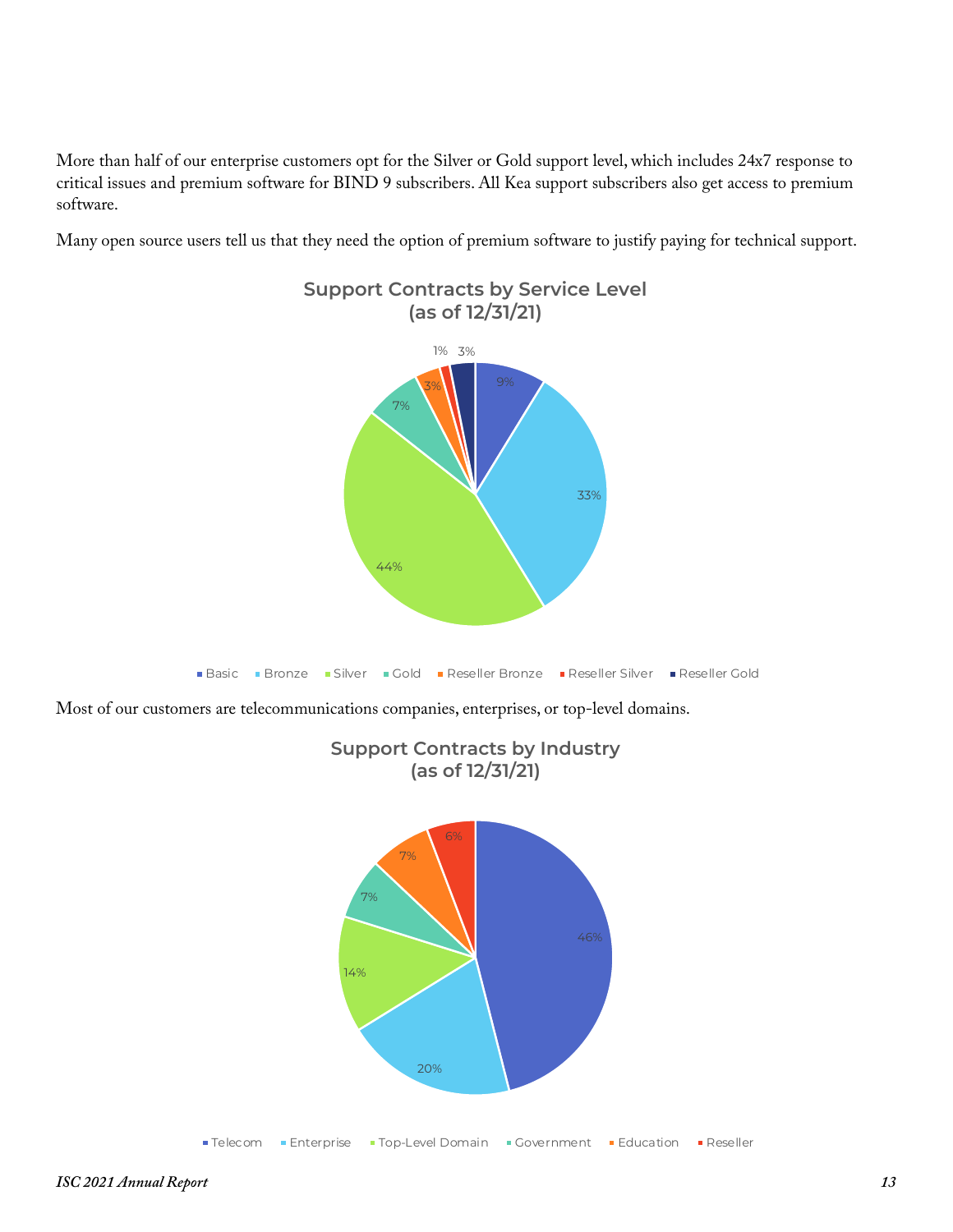### <span id="page-16-0"></span>**F-ROOT AND TECHNICAL OPERATIONS**

Despite the Covid-19 pandemic lasting far longer than anyone hoped - especially since node deployment depends on people actually being physically present in data centers to rack up and connect the hardware - 2021 was a good year for F-Root. We deployed "F-single" nodes at nine new locations, and upgraded "classic" installations to F-single configuration at a further eight locations.

As of the end of 2021, F-Root consisted of:

- 3 "global" sites (at the end of 2020, there were 3)
- 58 F-single sites (2020: 42)
- 8 classic sites (2020: 16)
- 215+ additional nodes hosted by Cloudflare

The global sites host 2x F-Root servers as well as F-Root management infrastructure. An F-single is our current base configuration, which relies on a single 1U server to provide both the F-Root service and BGP Anycast. A classic site comprises 2x F-Root servers, a console server, routers, and switches. The classic sites are all expected to be phased out and upgraded to the F-single configuration by the end of 2022; we have a strong pipeline of new installations and upgrades due as well.

To see a list of all the current F-Root nodes, visit [https://](https://www.root-servers.org/) [www.root-servers.org/](https://www.root-servers.org/) and select F from the Root Servers list.

Our provisioning systems continue to evolve, with lots of effort going into ensuring the consistency of deployments and to improve our monitoring capabilities. Developing improvements to our system monitoring will continue to be the main focus during 2022, in addition to actual node deployments.

#### **Site Changes Completed in 2021**

#### *New Sites*

| Code                  | Location         | Sponsor          |  |  |
|-----------------------|------------------|------------------|--|--|
| ABQ1                  | Albuquerque, NM  | <b>US NMIX</b>   |  |  |
| AGP1                  | Malaga, ES       | Startnix         |  |  |
| CCU <sub>1</sub>      | Kolkata, IN      | <b>IIFON</b>     |  |  |
| DAD1                  | Da Nang, VN      | <b>VNNIC</b>     |  |  |
| DEN <sub>2</sub>      | Denver, CO, US   | Peaktera         |  |  |
| PAH1                  | Paducah, KY, US  | PIE              |  |  |
| RIC1                  | Richmond, VA, US | Ninja-IX         |  |  |
| SCL <sub>2</sub>      | Santiago, CL     | <b>PIT</b>       |  |  |
| TAS1                  | Tashkent, UZ     | SNS-IX           |  |  |
| <b>Upgraded Sites</b> |                  |                  |  |  |
| Code                  | Location         | Sponsor          |  |  |
| AKL1                  | Auckland, NZ     | InternetNZ       |  |  |
| FRA1                  | Frankfurt, DE    | DE-CIX           |  |  |
| GRU1                  | São Paolo, BR    | NIC.BR           |  |  |
| LIS1                  | Lisbon, PT       | <b>DNSPT</b>     |  |  |
| OSL1                  | Oslo, NO         | <b>NIX</b>       |  |  |
| PRG1                  | Prague, CZ       | ISC / Peering.cz |  |  |
| SCL <sub>1</sub>      | Santiago, CL     | NIC.CL           |  |  |

TPE1 Taipei, TW CWT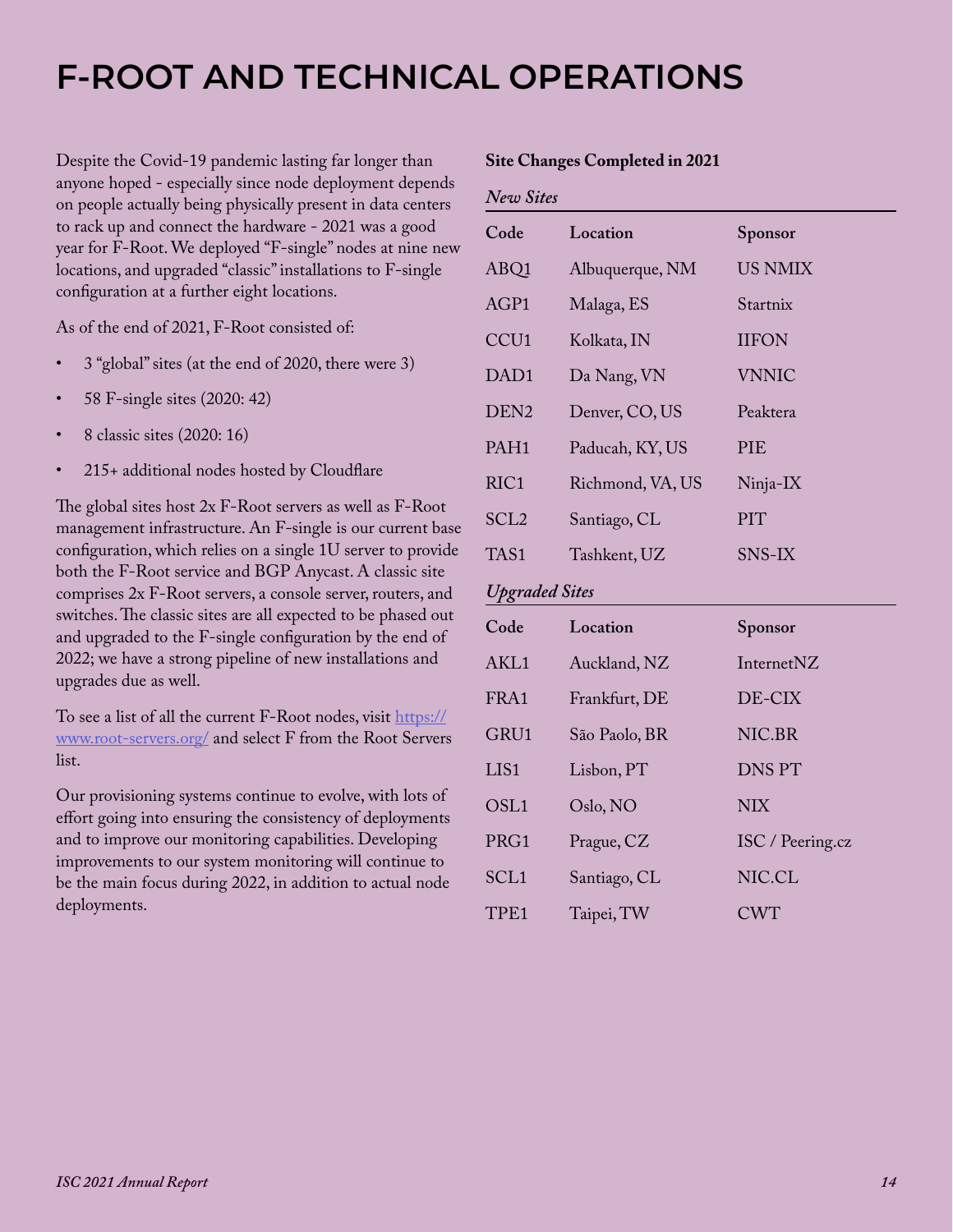### <span id="page-17-0"></span>**THE PEOPLE OF ISC**

Internet Systems Consortium refers to Internet Systems Consortium, Inc. (a not-for-profit company) and its wholly owned subsidiary Internet Systems Corporation, both incorporated in Delaware with headquarters in New Hampshire, USA. Internet Systems Consortium, Inc. is a nonprofit corporation under US IRC  $501(c)(3)$  with the status of public charity under IRC 509(a)(1) and 170(b)(1) (A)(vi). Its US Federal EIN is 20-0141248.

#### *Board of Directors*

ISC's Board of Directors is currently made up of four members, each with a long and important history of involvement with the Internet: Rick Adams (Chairman of the Board), Fred Baker (Director), David J. Farber (Director), and Stephen Wolff (Director).

#### *Management*

ISC is currently managed by Jeff Osborn (President), Ondřej Surý (Director of DNS Development), Tomek Mrugalski (Director of DHCP Development), Ray Bellis (Director of DNS Operations), Michał Kępień (BIND 9 Quality Assurance Manager), Chuck Stearns (Director of Technical Support), Vicky Risk (Director of Marketing and Product Marketing), T. Marc Jones (Director of Sales), and Jacob D'Erasmo (Director of Finance). Robert Carolina is our General Counsel.

#### *Professional Affiliations*

ISC staff continue to participate vigorously in DNS community events and organizations.

In 2021, Ondřej Surý's two-year term on the Board of Directors of the DNS Operations, Analysis, and Research Center [\(DNS-OARC\)](https://www.dns-oarc.net/) ended, while Ray Bellis was elected to that body. ISC is a "Silver" member of DNS-OARC.

ISC participates in the Internet Corporation for Assigned Names and Numbers [\(ICANN\)](https://www.icann.org/) Root Server System Advisory Committee (RSSAC). Ondřej Surý is one of the seven Recovery Key Share Holders for Root Zone DNSSEC Keys, a member of The Registry Services Technical Evaluation Panel (RSTEP), and a member of the RSSAC. Jeff Osborn and Fred Baker have served on the RSSAC since 2017; since 2018, Fred has been cochair and then chair of RSSAC, and Jeff is the chair of the RSSAC Caucus Membership Committee. Ray Bellis,

Rob Carolina, and Dan Mahoney are also members of the RSSAC Caucus. Petr Špaček is serving a two-year term on the ICANN Technical Liaison Group.

In 2021, Petr Špaček also became a designated expert for the DNS CLASS registry of the Internet Assigned Numbers Authority (IANA).

The Internet Society ([ISOC](https://www.internetsociety.org/)) promotes the open development, evolution, and use of the Internet for the benefit of all people throughout the world. The work is mainly focused on influencing policy and education, and ISOC is the umbrella organization for the Internet Engineering Task Force ([IETF\)](https://www.ietf.org/). Jeff Osborn served as the ISC delegate to the Organization Members Advisory Council (OMAC) from 2015- 2020; David Farber, one of ISC's directors, served as a trustee of the Internet Society.

ISC's engineers attend every IETF meeting and participate vigorously in the development of new standards. Fred Baker serves as chair of the IPv6 Operations (v6ops) group.

Réseaux IP Européens ([RIPE](https://www.ripe.net/), French for "European IP Networks") is the RIR responsible for Europe and the Middle East. RIPE is also a Root System Operators peer, as they operate K-Root. ISC hosts a RIPE Atlas Anchor and a RIPE Routing Collector at its datacenter in Palo Alto, and ISC technical staff participate in RIPE community meetings. Ondřej Surý is a RIPE arbiter.

Cathy Almond is a member of the Communications Committee for the UK Network Operators Forum ([UKNOF\)](https://www.uknof.org.uk/), while Ray Bellis serves on its Advisory Council.

Eddy Winstead is a member of the North American Network Operators' Group ([NANOG\)](https://nanog.org/) program committee, and co-chair of its Outreach program.

#### *Contributions to Other Projects*

Ondřej Surý has been providing [Debian packages for PHP](https://deb.sury.org) for many years; he also commits improvements to [libuv.](https://github.com/libuv/libuv)

Michał Kępień implemented a [small feature in tig \(text](https://github.com/jonas/tig/pull/1138)[mode interface for git\)](https://github.com/jonas/tig/pull/1138).

Petr Špaček made a variety of contributions to five different open source projects:

• [dnsperf \(DNS Performance Testing Tool\)](https://github.com/DNS-OARC/dnsperf/pulls?q=is%3Apr+author%3Apspacek)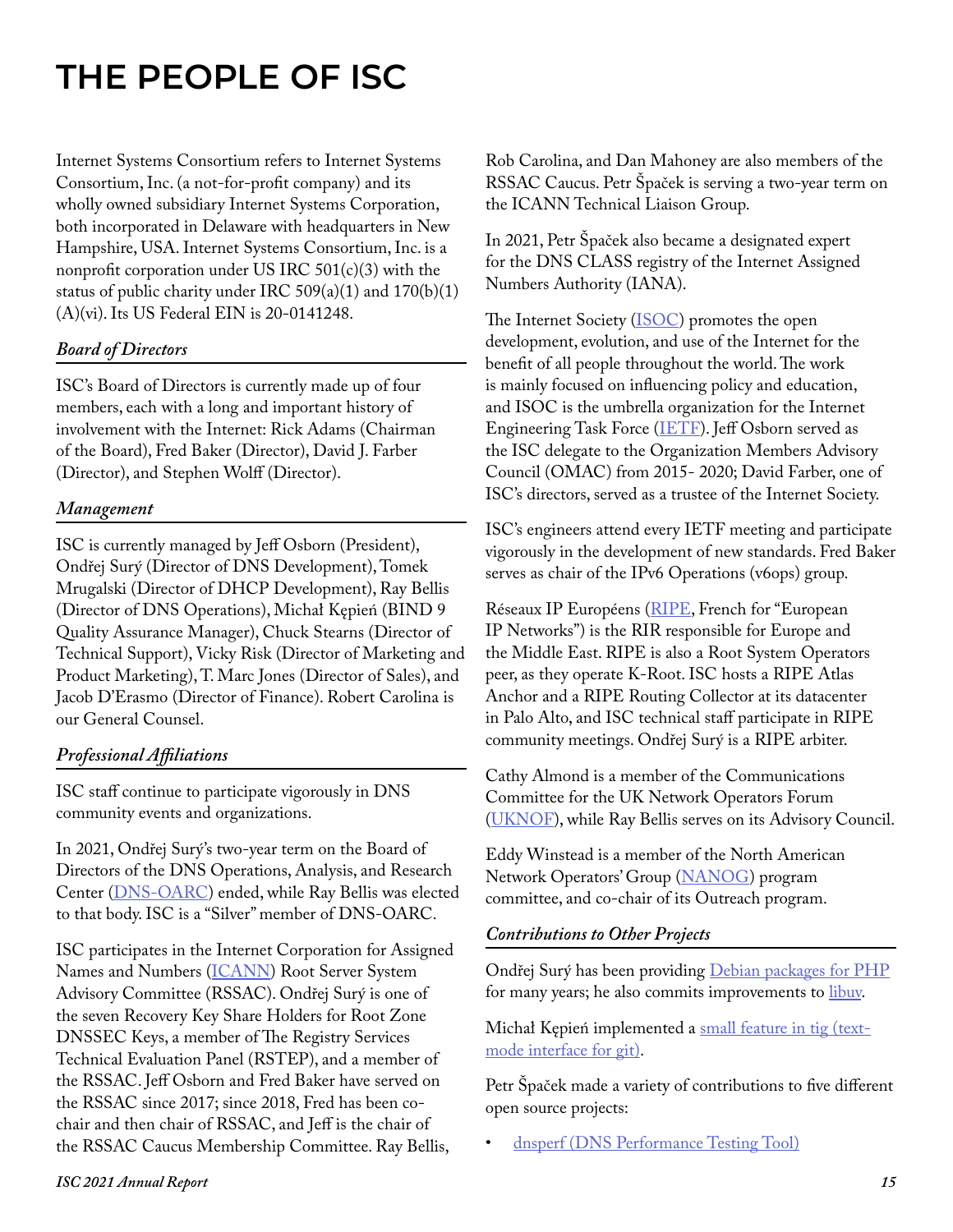- <span id="page-18-0"></span>[dnsjit \(an engine for DNS data manipulation\)](https://github.com/DNS-OARC/dnsjit/pulls?q=is%3Apr+author%3Apspacek)
- [packetq \(an SQL frontend to PCAP files\)](https://github.com/DNS-OARC/PacketQ/pull/93)
- dumdumd (a high-performance DNS server which [drops or echoes packets\)](https://github.com/DNS-OARC/dumdumd/pull/19)
- [DNS Shotgun \(a high-performance, realistic DNS](https://gitlab.nic.cz/knot/shotgun/-/merge_requests?author_username=isc-pspacek&scope=all&state=merged)  [benchmarking tool\)](https://gitlab.nic.cz/knot/shotgun/-/merge_requests?author_username=isc-pspacek&scope=all&state=merged)

Dan Mahoney performs release engineering and wrangles tickets for the [Trusted Domain Project's OpenDMARC](https://github.com/trusteddomainproject/OpenDMARC)  [software](https://github.com/trusteddomainproject/OpenDMARC).

ISC hosts a server for the [University of Oregon Route](http://www.routeviews.org/routeviews/)  [Views Project](http://www.routeviews.org/routeviews/).

#### *Public Webinars and Presentations*

We held and recorded nine technical webinars to provide ongoing training to our users, and ISC staff gave six conference talks, all of which are archived on ISC's [website.](https://www.isc.org/presentations/) We would like to thank Carsten Strotmann for being our guest webinar presenter this year.

In addition to posting the recordings on ISC's YouTube [channel](https://www.youtube.com/c/ISCdotorg), we also created a [BrightTalk channel](https://www.brighttalk.com/channel/19040/) to promote our recordings to a wider audience.

#### *Other Activities of Note*

We posted 27 ISC **blogs**, and we published the 2020 [Annual Report.](https://www.isc.org/blogs/iscs-2020-annual-report/) We also updated and re-published the ISC timeline on the **About Us page of our website**. And we had a lot of fun creating an [interactive holiday card](https://www.isc.org/blogs/2021-holiday-card/) this year!

We launched the **ISC** swag store, using Shopify and Printful to sell and create some fun ISC-branded items.

Since we couldn't meet in person, we tried to keep our morale up with some fun staff team-building activities, like a guess-the-baby-photo contest. The winners got free ISC swag!

ISC donated to several non-profit network operators' groups, as well as to Kea conservation in New Zealand, showing our support for some important organizations.

|  |                | SEPTEMBER 29-2625<br><b>KEA 2.0.0 RELEASED</b><br>This player featured the results of a year's most of development effect, excluding forms performance several<br>using man workering often testable postmeters for your flooring as in provide environments, greater<br>restoracy and implement hundring of became closers, corporate security implementations are books, and most |  |  |  |  |  |
|--|----------------|-------------------------------------------------------------------------------------------------------------------------------------------------------------------------------------------------------------------------------------------------------------------------------------------------------------------------------------------------------------------------------------|--|--|--|--|--|
|  |                | apreciate.                                                                                                                                                                                                                                                                                                                                                                          |  |  |  |  |  |
|  | <b>TELEVIS</b> | <b>MAG</b>                                                                                                                                                                                                                                                                                                                                                                          |  |  |  |  |  |

*Check out our ISC Timeline!*

Thank you for supporting ISC's open source! Your purchase supports our nonprofit mission.

![](_page_18_Picture_17.jpeg)

*Show your love for ISC and open source with a purchase from our swag store!*

![](_page_18_Picture_19.jpeg)

*Got any idea who this little angel might be?*

![](_page_18_Picture_21.jpeg)

*Not many in-person events in 2021, but we did what we could.*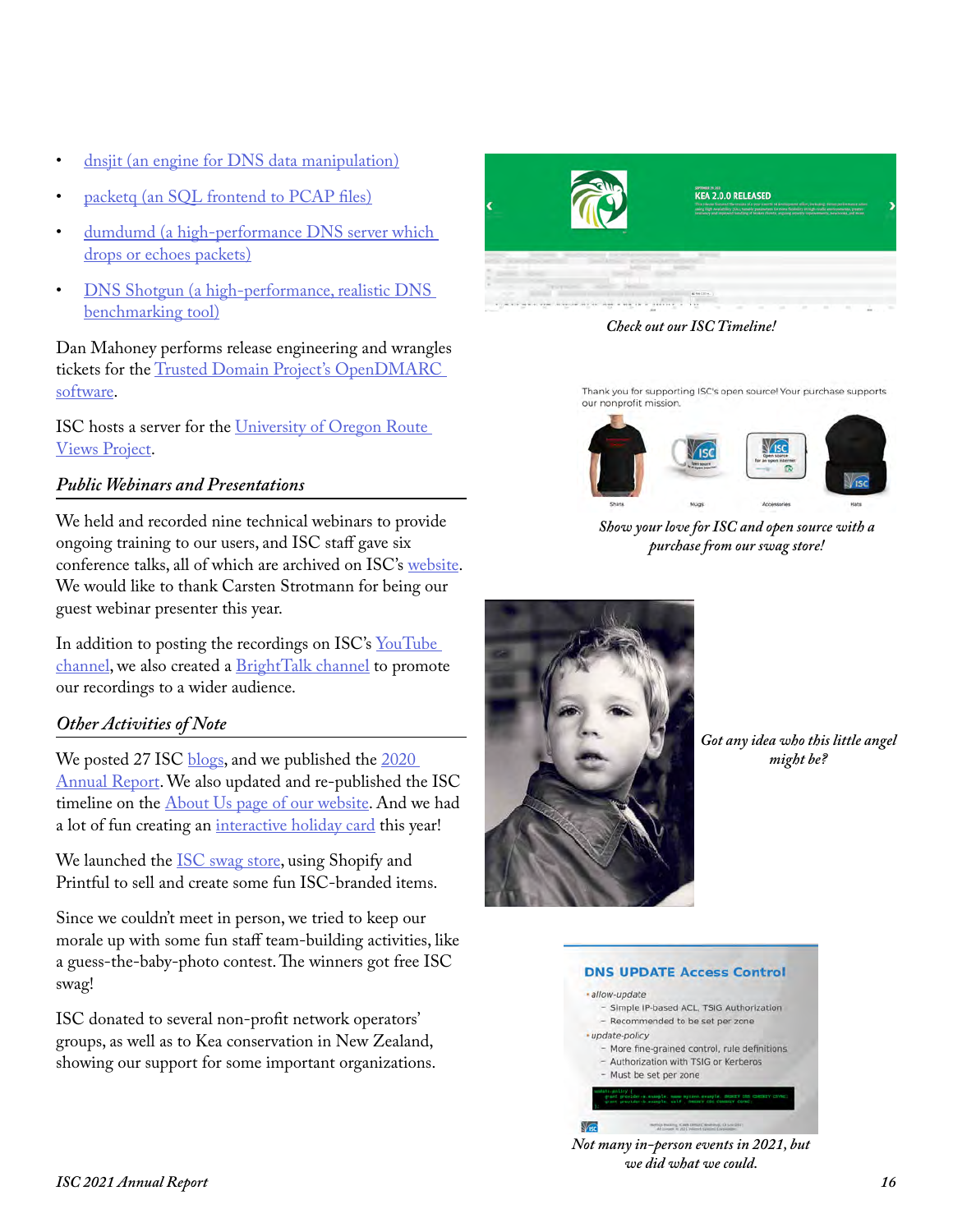### <span id="page-19-0"></span>**OUR CONTRIBUTORS**

In some past years, we have simply been unable to keep up with the number of externally created issues. In 2021, we did some impressive catching-up on that front.

We don't always fix the issues reported, if the software version is old or if we disagree with the user's interpretation, or if the benefit is limited compared to the effort. However, in 2021, we fixed more than 80 issues reported by open source users through our GitLab.

We are especially grateful to reporters who:

- Submit issue reports for problems that exist in currently supported software versions
- Test the development branch so we can find and fix issues before they end up in a stable version
- Include logs, crash dumps, and relevant configuration
- Answer followup questions from the developers attempting to root cause the issue
- Verify the fixes we produce
- Provide a patch or suggest a fix

Here are some of the technical contributors from the user community whose reports improved BIND in 2021:

- Adrien Bernard reported a bug
- Alexander Sulfrian reported a regression in check-names
- Anand Buddhdev pointed out a documentation error
- Andrej Podzimek found a bug in RNDC 9.17.16
- Andrey Blokhintsev reported an issue with AXFR under FreeBSD and validated the fix for us
- Andrey Blokhintsev and (several others) reported an assertion failure which was published as CVE-2021-25218
- Benjamin Gentil reported a deadlock in rndc in 9.11
- Bhargava Shastry poked us to use Google's OSS-fuzz program
- Carl Byington found a bug in versions 9.16.13, 9.16.13-S1, 9.16.14, 9.16.14-S1, 9.17.11, and 9.17.12
- Cesar Kuroiwa provided extensive help in reproducing a crash in XFR over TLS
- Chris Caputo tested our libuv integration in the development branch and proposed a logging change
- Chris Malton submitted an excellent bug report on IDN support, which led to a fix with help from Tim Rühsen from libidn2
- Damir Islamov encountered a problem when upgrading and provided all the information we needed to find and fix it
- Daniel Stirnimann found several bugs in the KASP feature, did repeated testing, and validated fixes. Daniel also pinpointed a performance issue with dnssec-verify, and in general is a very helpful DNSSEC tester
- David Ford reported a compile issue
- David M Walker reported a build failure that was fixed
- Egbert found a bug in 9.16.15
- Erich Eckner reported an issue with AXFR in 9.16.12
- Flindeberg submitted a memorable enhancement request, although we opted not to act on it
- Friedlho reported a dig crash
- Greg Rabil uncovered an issue with static linking and OpenSSL
- Hakan Gustafsson reported an issue with updating signed zones
- Håvard Eidnes reported some "impossible" statistics and along with Cathal Mooney tracked the issue for quite a while until it was finally fixed
- Jean-Christophe Manciot reported a journal bug that we fixed in the April releases
- Jean-Christophe Manciot & Vladimir B. Vinogradovidentified a permissions issue causing their installs to fail
- Jim Pirzyk reported a bug in dig
- Jim Popovitch identified some packet fragmentation issues
- Jim Westfall created a confidential issue around memory locking that was fixed in early 2021
- Jinmei Tatuya contributed a patch to make the BIND plug-in function asynchronous
- John Heasley went above and beyond reporting a complex bug with a lot of followup
- John Perone found a bug in the 9.17 development branch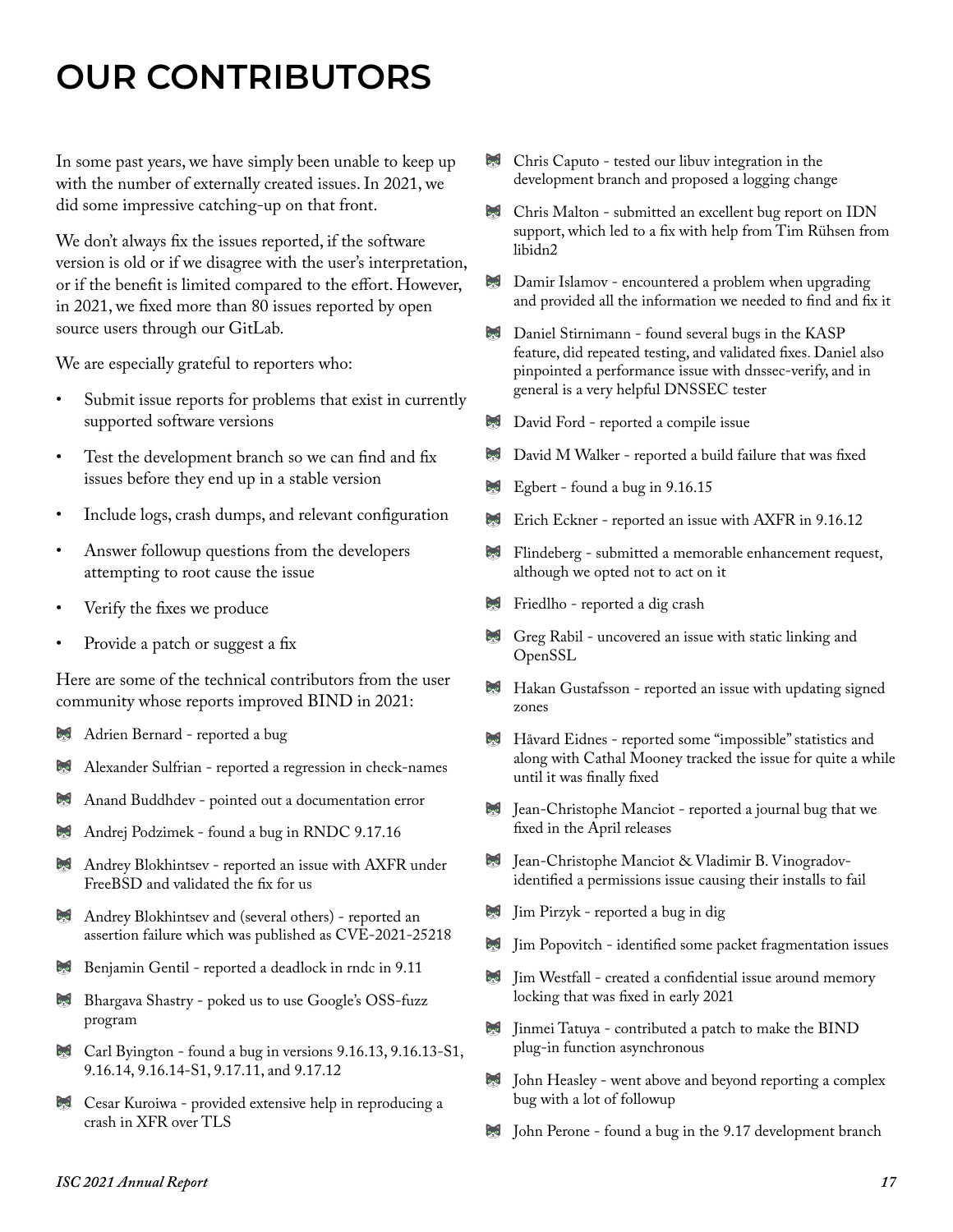- John W. O'Brien pointed out a documentation bug in autodnssec
- Josh Soref reported a documentation bug, probably introduced when we reformatted for RST
- JP Mens reported a usability issue we addressed (and a couple we didn't)
- Klaus Darilion created a confidential issue with AXFR in 9.16.2
- Kris Karas found and verified the fix for a deadlock in 9.16.18 and sparked a discussion about integrating NSEC3 into dnssec-policy
- Laurent Frigault submitted a crash dump with all the information we needed to find and fix it
- Laurent Gouhier reported a performance loss in 9.16
- Legacy1 reported a Windows issue, which Richard Neal reproduced for us
- **LM** Jogbäck found an issue with dnssec-policy
- Lusia Kundel submitted a typo fix in nsupdate help
- Marc Dequènes (Duck) reported several issues with dnssec-policy and tested the fixes (Quack!)
- Mathieu Arnold reported an issue that was first logged with FreeBSD. Several other BSD users chimed in, including Xin Li and Dimitry Andric, until John W. O'Brien confirmed that the issue had been fixed in a later release
- Michael Osipov reported a bug in a test, which was fixed, then found yet another problem with Kerberos linking, and also found an issue with nsupdate
- Michel Lespinasse reported an issue with DNSSEC key rotation with multiple views
- Ole Bjørn Hessen reported that BIND 9.16.8 does not honor CPU affinity
- Oskar Stenman noticed that "masters" were not renamed to "primaries" in CATZ
- Patrick McLean submitted a patch to improve dig's timestamp accuracy
- Pdw-mb found a documentation error
- Per Lundberg added to an existing bug report instead of creating a new one (thank you for this!)
- Petr Menšík of RedHat made many contributions throughout the year, including several merge requests
- Phil Regnauld pointed out a typo in the DNSSEC Guide
- Piolink-kycho found a memory leak during stress testing
- Rainer W. provided a bug report with suggested fixes
- Ralf Jung reported an issue with inline signing, confirmed by Jean-Christophe Manciot
- Richard Laager found an interoperability issue we ended up deciding not to add a workaround for, but which we appreciated
- Roland Illig took the time to report a minor documentation typo
- Rosen Penev submitted a patch
- Sara Dickinson helped in testing and specifying requirements for XoT
- Sean Zhang found and correctly diagnosed the infamous issue with the missing "w" that resulted in security fixes across all supported versions in June
- Stacey Marshall reported a Solaris configuration issue
- Stanislav Levin found a problem with the cache for managed keys in 9.16
- Stuart Henderson reported an obscure test issue with OpenBSD and Raspbian
- Sven Strickroth suggested an additional log message to improve usability
- Thomas Amgarten found a tricky issue with journal files
- Thomas Amgarten helped us with KASP troubleshooting
- Timothe Litt highlighted the use of http references in the documentation
- Tobias Günther prompted us to update Launchpad for new Ubuntu versions
- Triatic tested BIND's DoH implementation vs. Windows
- Vsevolod Volkov observed a memory leak on FreeBSD and verified the fix for us
- Wil Knoll reported a bug in QNAME minimization